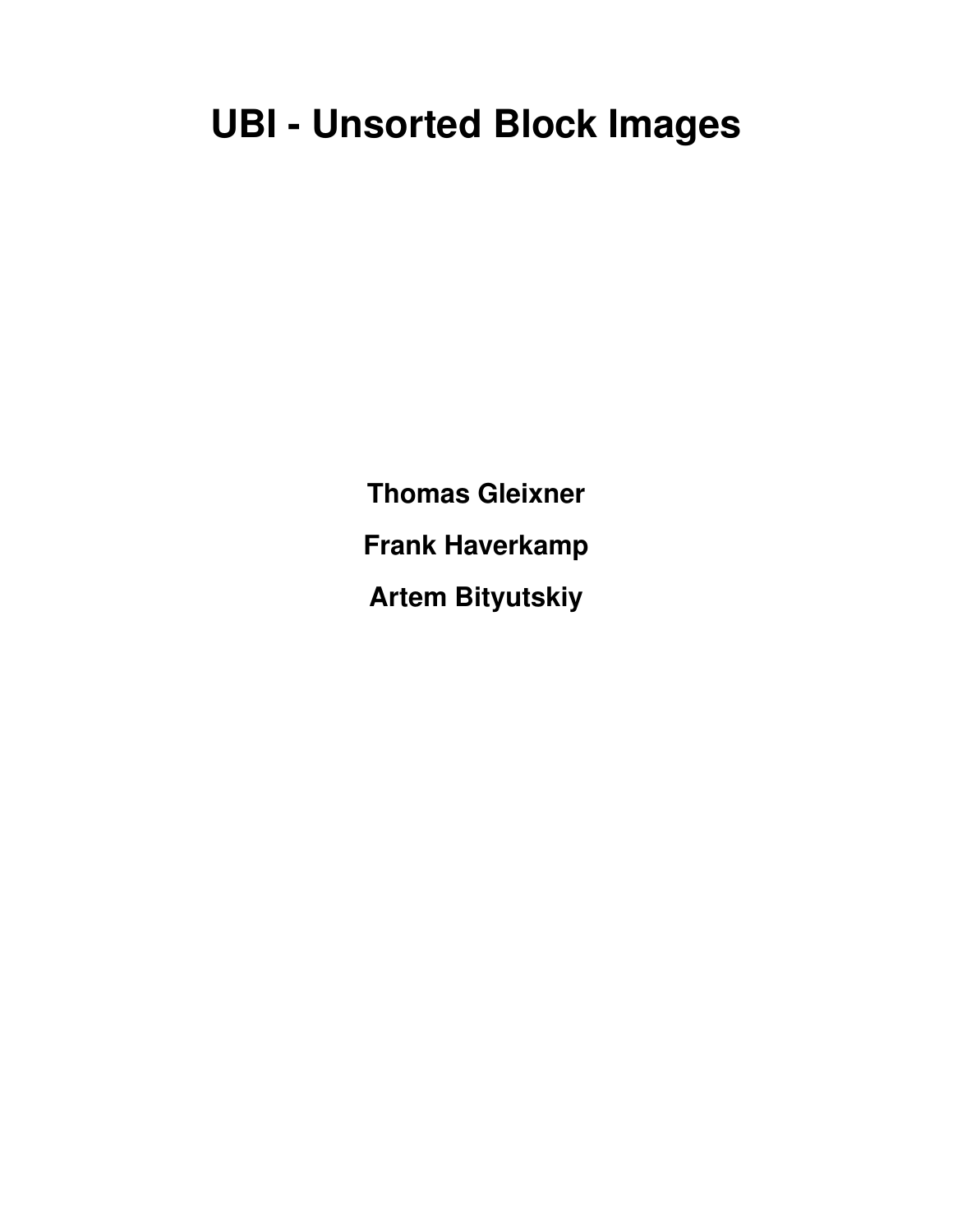### **UBI - Unsorted Block Images**

by Thomas Gleixner, Frank Haverkamp, and Artem Bityutskiy

Copyright © 2006 International Business Machines Corp.

Revision History

Revision v1.0.0 2006-06-09 Revised by: haver Release Version.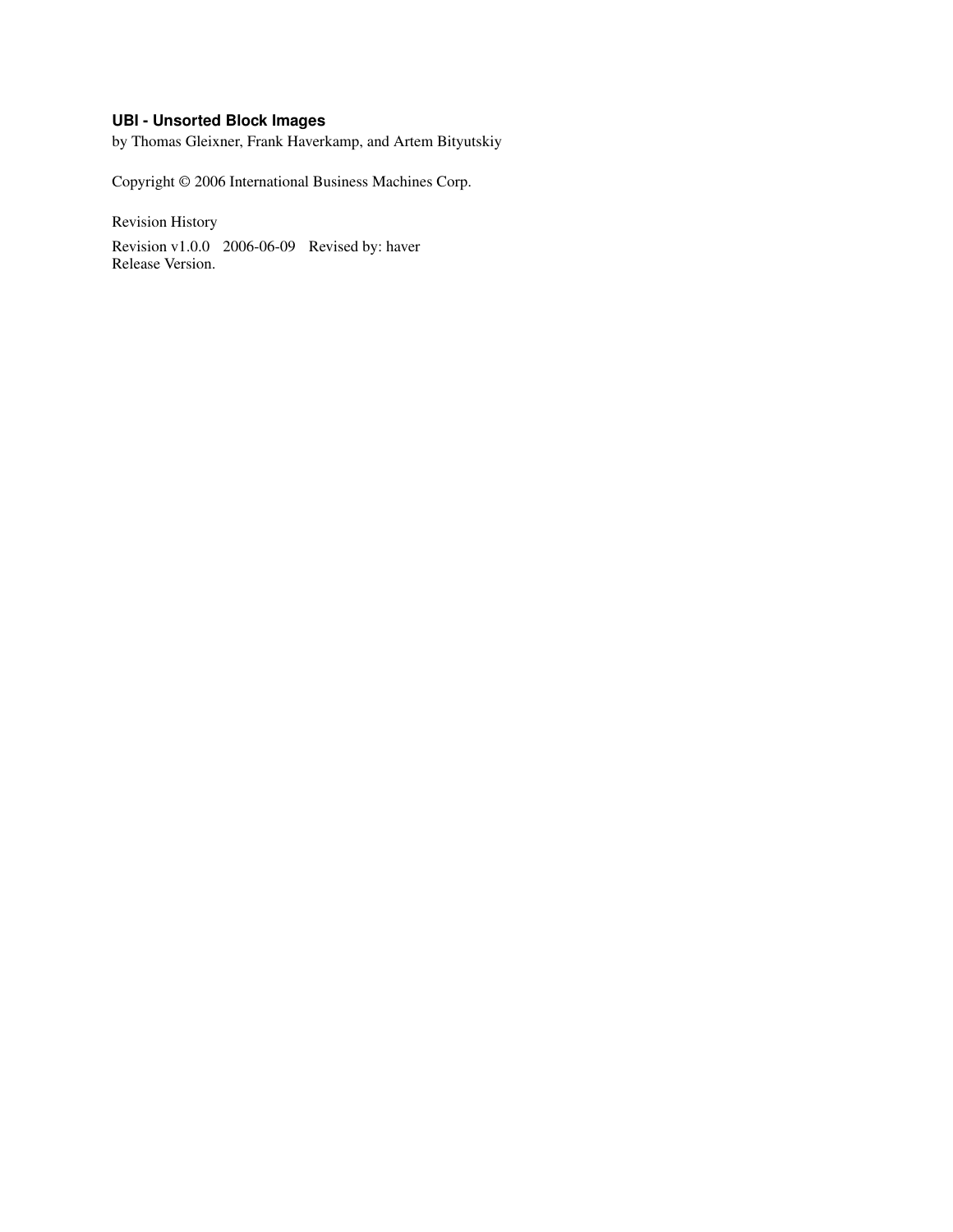# **Table of Contents**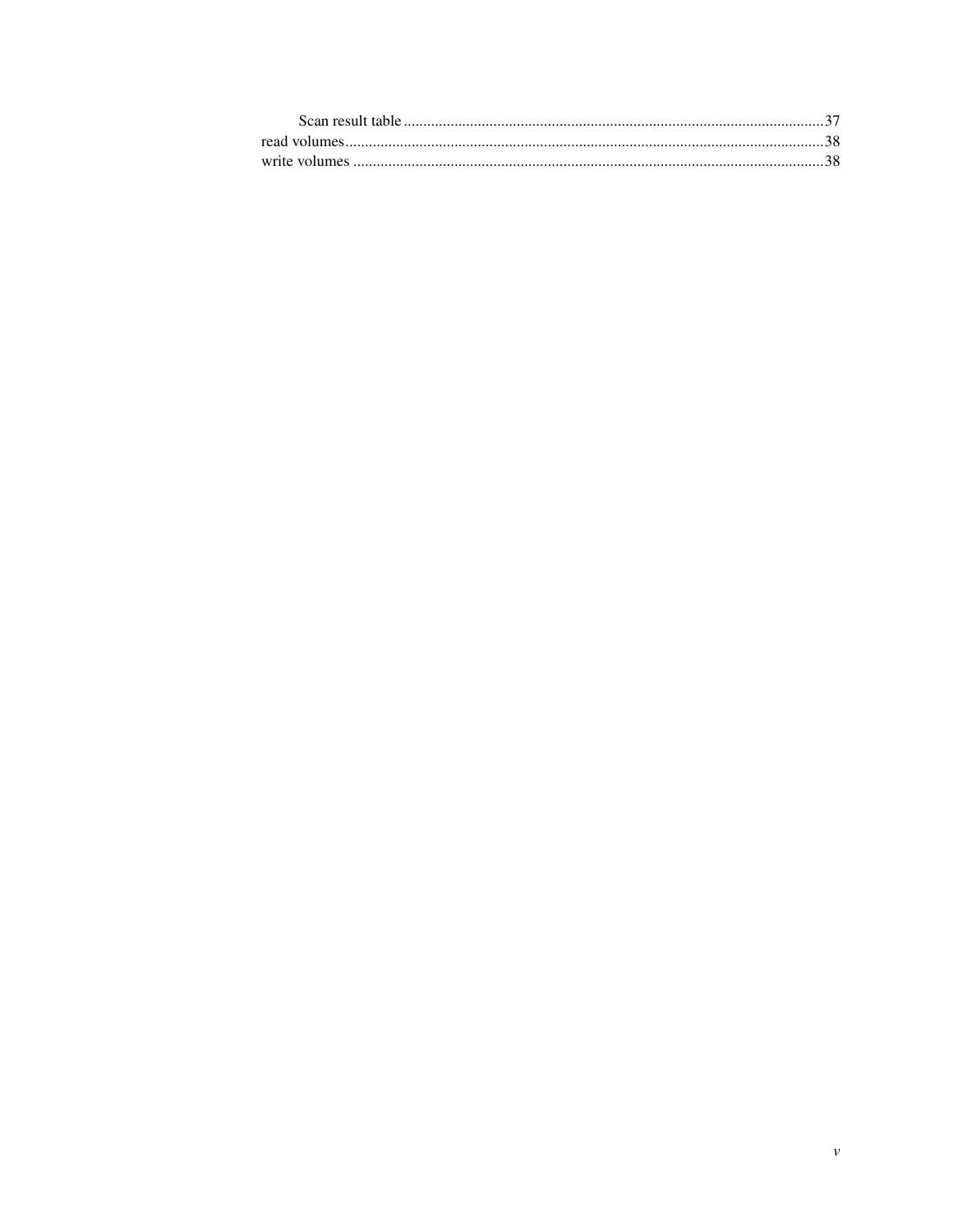# **List of Tables**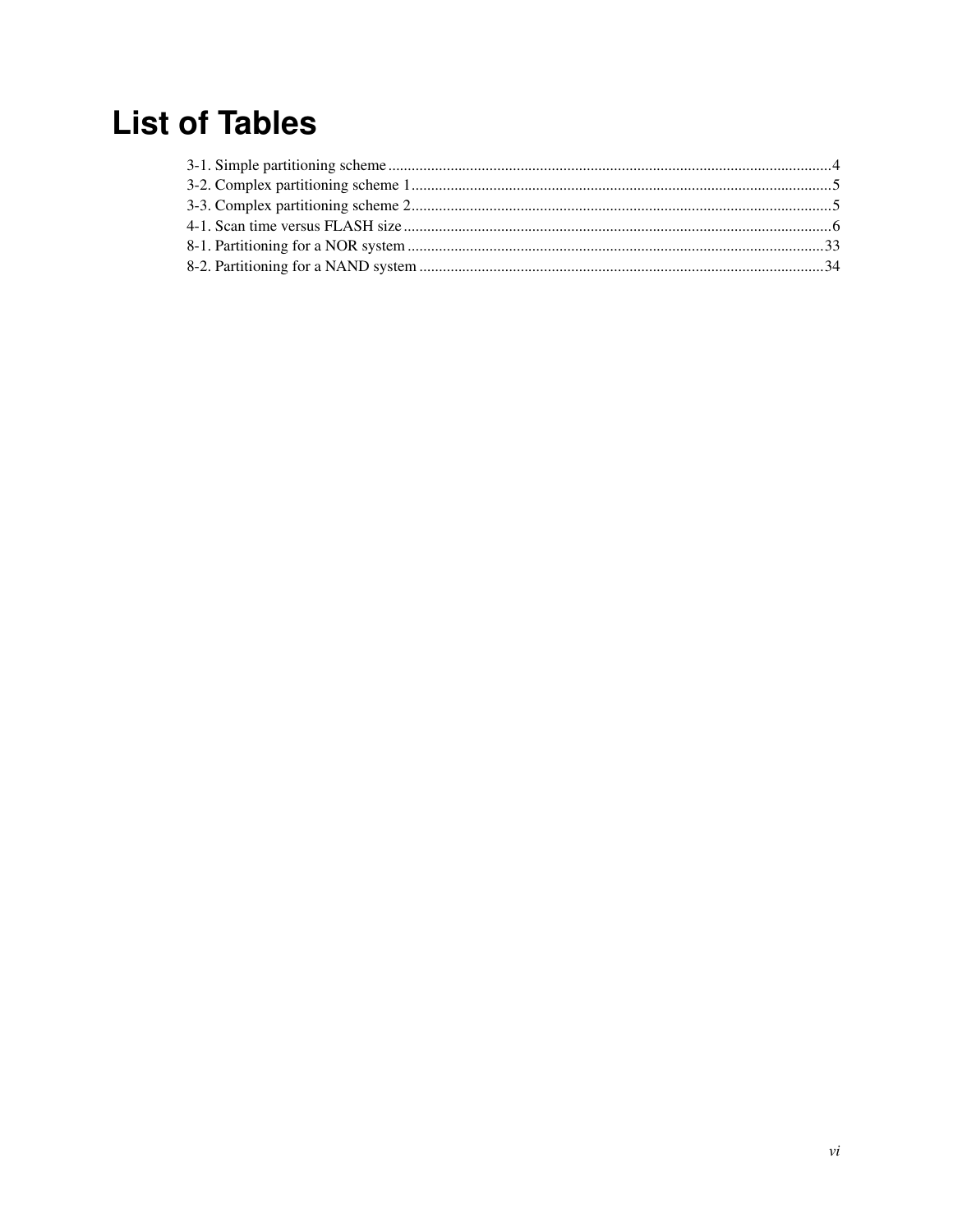# <span id="page-6-0"></span>**Chapter 1. Document conventions**

All sections marked as *Enhancements* are not part of the initial implementation. These sections are informal and not part of the design review process. The sections are provided to point out future extensions and answers to questions which came up during the design, i.e. scalability and speed. They have to be considered in the base implementation in a way that the extensibility is not prohibited or unnecessarily complicated.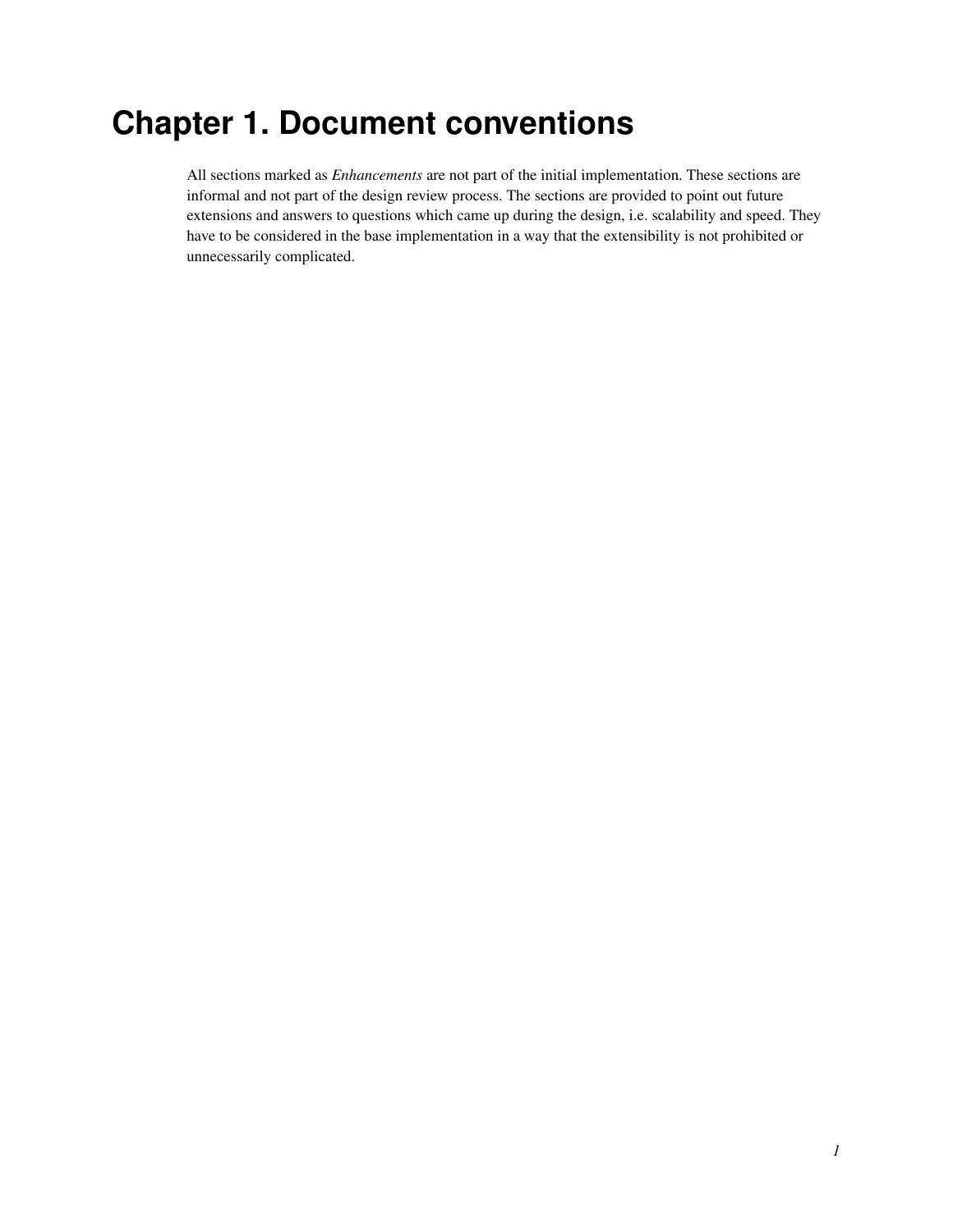# <span id="page-7-0"></span>**Chapter 2. Introduction**

UBI is a general purpose flash management layer which has similar functionality as the Logical Volume Manager. The name was created with the picture of Unsorted Block Images in mind and accidentally is also a Latin word, which means: where.

The basic idea is that the UBI layer provides the management for multiple logical volumes, which can contain either static data or dynamic contents e.g file systems.

The management of multiple logical volumes on one or more flash devices of the same type requires the following functionality:

- Bad block management
- Wear levelling across the device(s)
- Logical to physical block mapping
- Volume information storage
- Device information

UBI is not a traditional FLASH Translation Layer for block device emulation. UBI encapsulates the FLASH chip management from file systems and user space interfaces. A traditional FLASH Translation Layer can easily be built on top of an UBI volume.

UBI addresses common FLASH handling mechanisms which have been redundantly implemented in FTLs and FLASH file systems. This allows FLASH file system developers to concentrate on the file system design while participating on the ongoing development and improvement of UBI.

The separation of the FLASH management and the file systems, FTLs and other possible users provides a better layered concept than the intermingled solutions which are available today. Beside the replacement of redundant and single purpose implementations this provides a benefit in testability and error analysis.

# <span id="page-7-1"></span>**UBI Volumes**

UBI volumes are container for different data contents. The UBI client can only access the data contents, not the UBI metadata.

UBI handles two volume types:

- static volumes
- <span id="page-7-2"></span>• dynamic volumes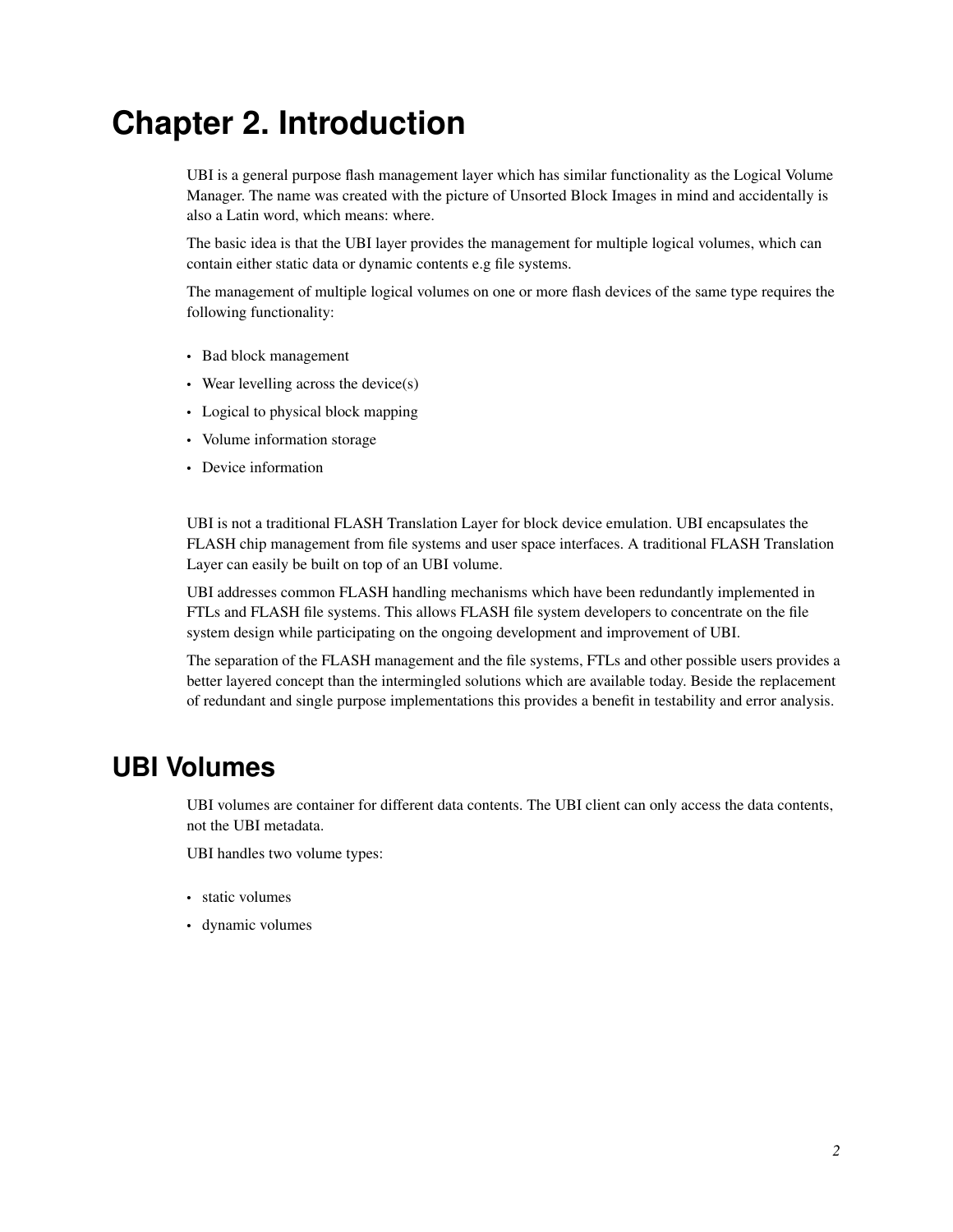### **Static Volumes**

Static volumes contain only static data e.g. boot-code, operating-system images, initial-ramdisks, or read-only file-systems. Before writing blocks of a static volume, the data to be written into the blocks is completely known and treated read-only during later operation. Static volumes have:

- Linear usage of logical eraseblocks
- Known number of used eraseblocks
- CRC protection across all used eraseblocks

It is required that static volumes have a linear (consecutive) usage of logical erase blocks to simplifiy consistency checks and allow fast access to the data contents. This applies especially for use cases, where a boot loader has to load e.g. a kernel image from an UBI device. A static volume which does not have all blocks in place is not usable.

## <span id="page-8-0"></span>**Dynamic Volumes**

The dynamic volumes contain data which can be changed during operation. Dynamic volumes are a requirement to provide support for writeable filesystems. Dynamic volumes have:

- Nonlinear usage of logical eraseblocks
- Unknown number of used eraseblocks
- CRC protection only for block moving

The users of dynamic volumes have to implement their own mechanisms for data integrity. UBI has no way to provide this because the content of a block is not known when the UBI header is written. The usage pattern of the logical erase blocks is not limited and UBI handles holes in the allocated blocks by treating them as empty, i.e. reading such a block returns an all 0xFF buffer of the requested size without accessing the pyhsical FLASH chip, writing to an unallocated block results in allocation before the data contents are written.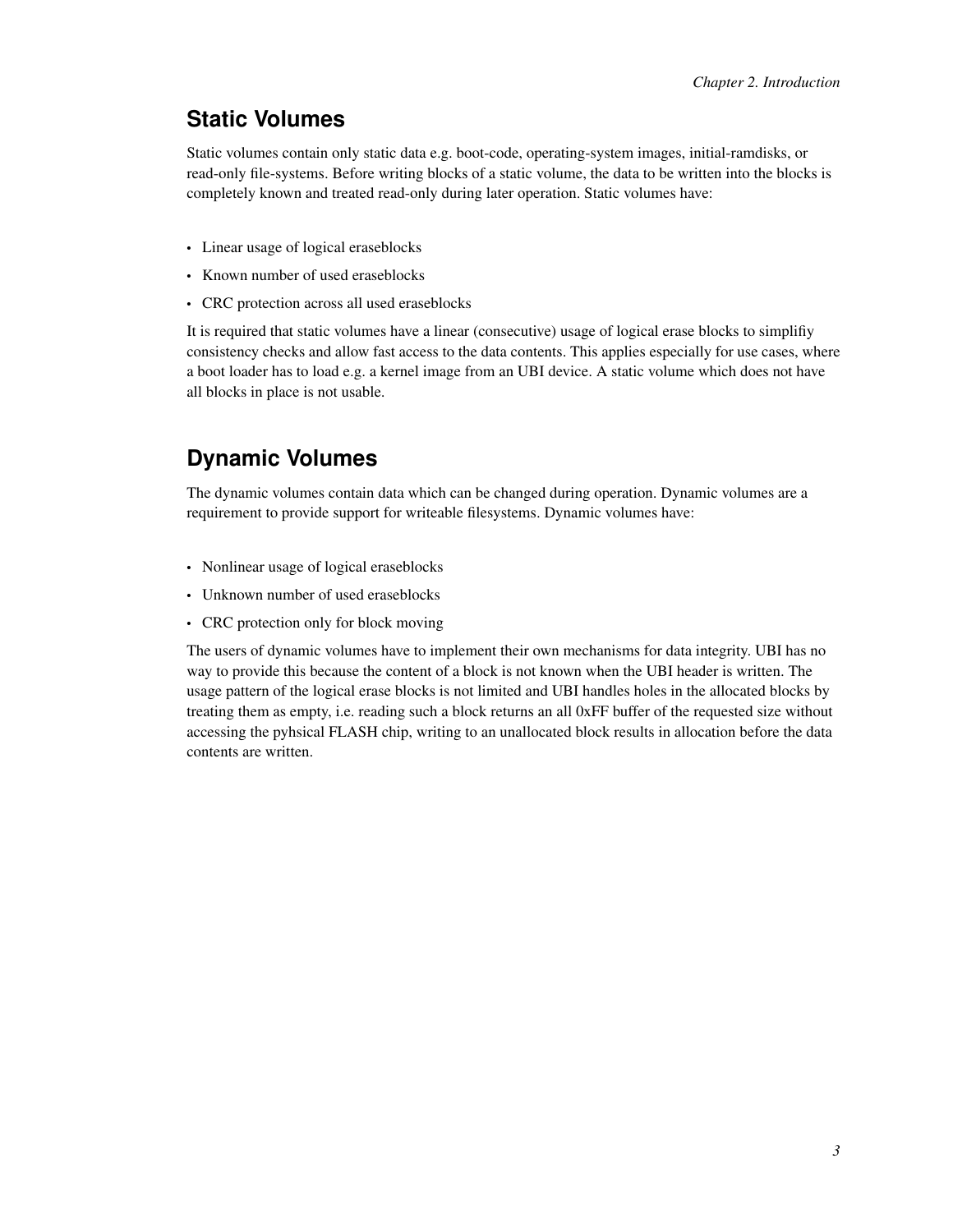# <span id="page-9-0"></span>**Chapter 3. MTD integration**



#### Figure 3-1. UBI/MTD Integration

This image shows how UBI fits into the MTD software architecture. Note that almost all services like read/write-able and read-only static data blob based file systems are based on the UBI support. The raw access to the MTD devices is available due to the layered structure of MTD. It would require to change the complete base infrastructure of MTD to avoid this.

One UBI instance handles one MTD device. This can be a physical device, a MTD partition or a concatenated MTD device consisting of multiple MTD devices. The concatenation support is available via mtdconcat in the kernel. The MTD NAND FLASH layer is also capable of concatenating multiple equally sized NAND chips.

Note, that the usage of UBI on concatenated devices requires equvivalent boot loader support.

Note, that the usage of UBI on top of a partitioned MTD device is not intended, but is possible due to the existing MTD infrastructure. In some cases, where e.g. a special area of the FLASH has to be excluded from the UBI block management, partitions can be used to do so.

# <span id="page-9-2"></span><span id="page-9-1"></span>**Simple partitioning**

Table 3-1. Simple partitioning scheme

Partition **Partition Physical erase blocks**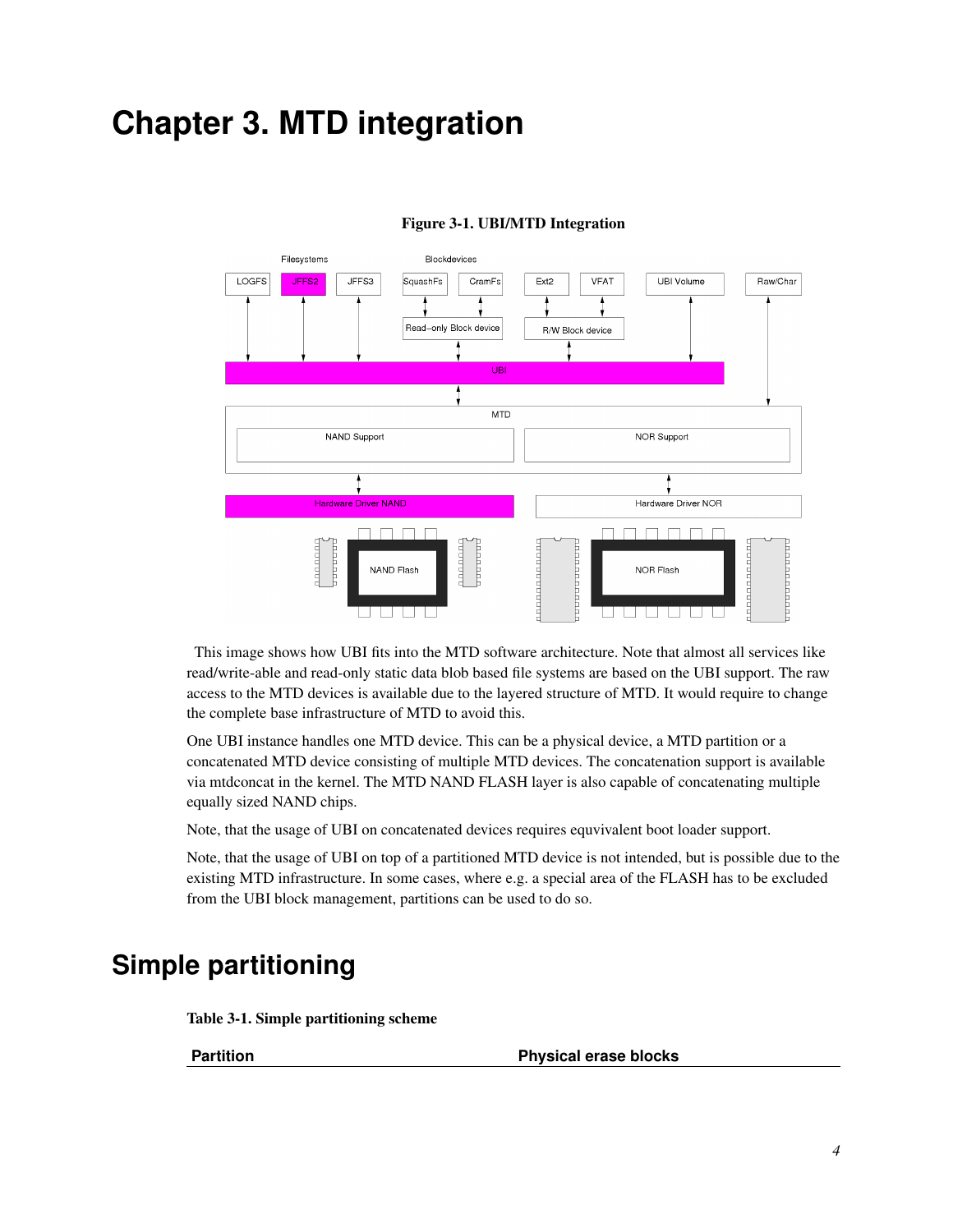| Partition  | <b>Physical erase blocks</b> |
|------------|------------------------------|
| Bootloader | $0 - 3$                      |
| UBI        | 4 - max. blocks              |

This would allow to have wear levelling across the different volumes on the UBI partition and ensures that the bootloader area is not touched.

Another possibility is to mark the boot loader blocks with a "non movable" flag in the UBI header, so UBI does not include these blocks into the wear levelling. This requires an UBI aware boot loader design and might not be possible at all, when the boot code is required to start at offset 0 of a block.

# <span id="page-10-1"></span><span id="page-10-0"></span>**Complex partitioning**

#### Table 3-2. Complex partitioning scheme 1

| <b>Partition</b> | <b>Physical erase blocks</b> |
|------------------|------------------------------|
| Bootloader 0     | $0 - 3$                      |
| UBI              | $4 - 63$                     |
| Bootloader 1     | $64 - 67$                    |
| <b>UBI</b>       | 68 - max. blocks             |

#### <span id="page-10-2"></span>Table 3-3. Complex partitioning scheme 2

| <b>Partition</b> | <b>Physical erase blocks</b> | Chip |
|------------------|------------------------------|------|
| Bootloader       | $0 - 3$                      |      |
| <b>UBI</b>       | 4 - max. blocks              |      |
| Bootloader       | $0 - 3$                      |      |
| <b>UBI</b>       | 4 - max. blocks              |      |

For such complex paritioning schemes following usage variants are possible:

- Seperate UBI instances on the UBI partitons.
- Concatenation of the UBI partitions to a single MTD device and one UBI instance of top of the concatenated device.
- No paritioning is necessary, when the boot loader or whatever non movable area of the FLASH can be marked with UBI headers and excluded from wear levelling by marking the blocks as unmovable in the header.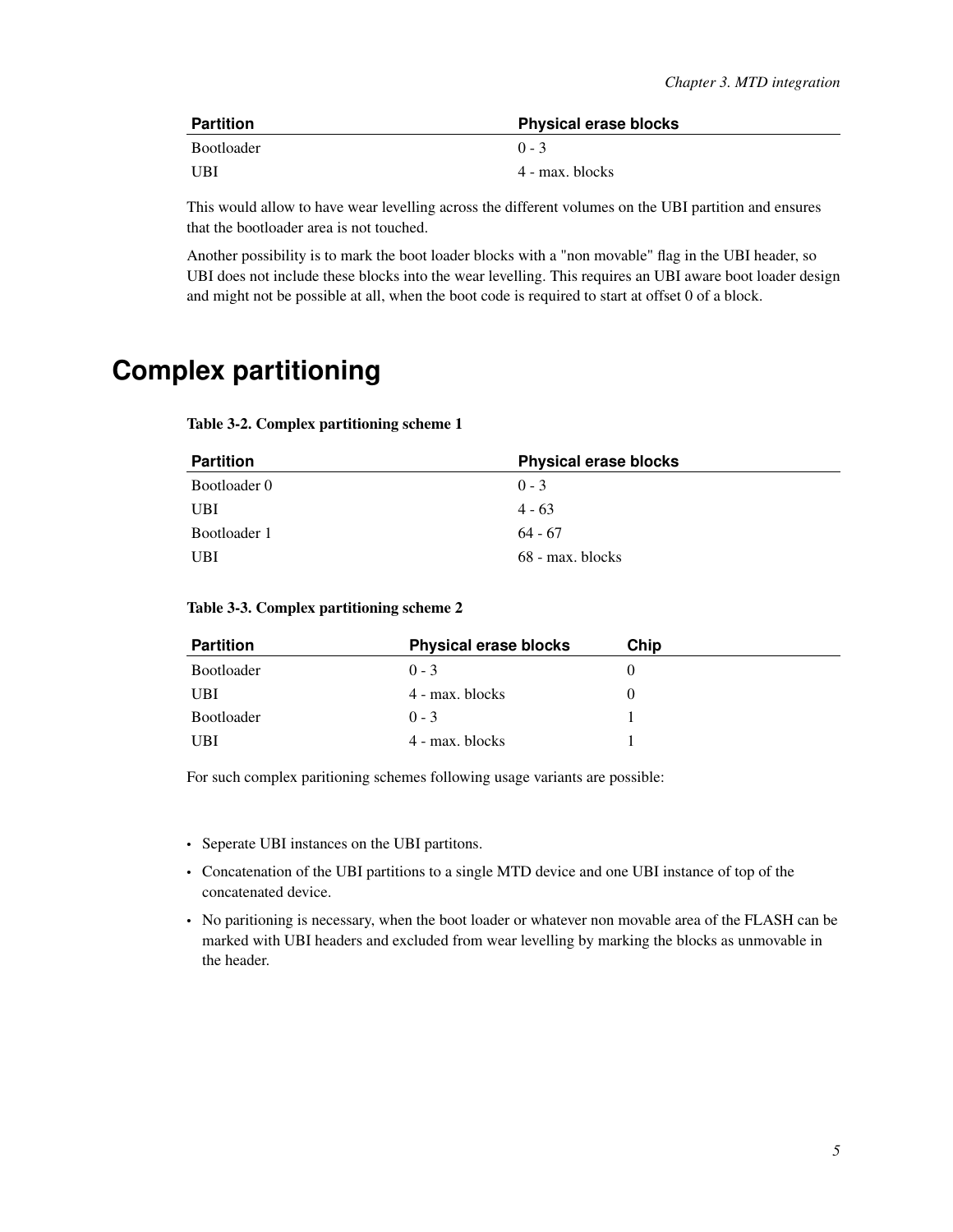# <span id="page-11-0"></span>**Chapter 4. UBI design**

The design consists of two parts. The base design and the enhancements. The base design is simple and straight forward, but has some limitations in terms of scalability. The enhancements are built on top of the base design and are marked accordingly. The enhancements do not change the interfaces and are designed with backward compability in mind.

# <span id="page-11-1"></span>**Eraseblock assignement**

Each eraseblock of an UBI volume corresponds to one physical flash eraseblock. Although logical eraseblocks appear contiguous to UBI users, the corresponding physical eraseblocks may be spread over the underlying flash chip(s) in a non ordered way.

Basically UBI uses a table, referred to as *the eraseblock assignement table (EAT)*, which maps logical eraseblocks to physical eraseblocks. When a physical eraseblock is assigned to a volume, the corresponding entry in EAT is changed. Also, if a logical eraseblock is used too actively and UBI decides to assign it to another (less worn out) physical eraseblock, the corresponding entry in EAT is changed as well.

In the basic UBI implementation the eraseblock assignement table is kept and maintained in RAM. The EAT is built during the initial scan of the erase blocks. This does not scale very well, but it is simple to implement and is acceptable for the FLASH sizes used in the first projects. Based on first tests 50us per erase block are required during the scan. The test machine was a 300MHz PPC board on a NAND FLASH device. The per block scan time consists of the FLASH read command time  $\left(\sim 20 \text{us}\right)$ , the read out of the header and the analysis of the data. This sums up to following scan times:

| <b>FLASH size</b> | Erase size | <b>Scan time</b> |
|-------------------|------------|------------------|
| $64$ MiB          | $16$ KiB   | $200 \text{ ms}$ |
| $128$ MiB         | 64 KiB     | $100 \text{ ms}$ |
| $256$ MiB         | 64 KiB     | $200 \text{ ms}$ |
| 512 MiB           | 64 KiB     | $400 \text{ ms}$ |
| $1024$ MiB        | 64 KiB     | $800 \text{ ms}$ |
| 512 MiB           | $128$ KiB  | $200 \text{ ms}$ |
| $1024$ MiB        | $128$ KiB  | $400 \text{ ms}$ |

<span id="page-11-3"></span>Table 4-1. Scan time versus FLASH size

## <span id="page-11-2"></span>**Enhancements**

Of course it is possible to implement more comprehensive EAT management methods and to maintain EAT on Flash.

The scan based EAT build must be guaranteed as a fall back option, when a FLASH based EAT is inconsistent or unusable.

UBI manages an internal EAT Volume. The EAT volume is a dynamic UBI volume. For wear-leveling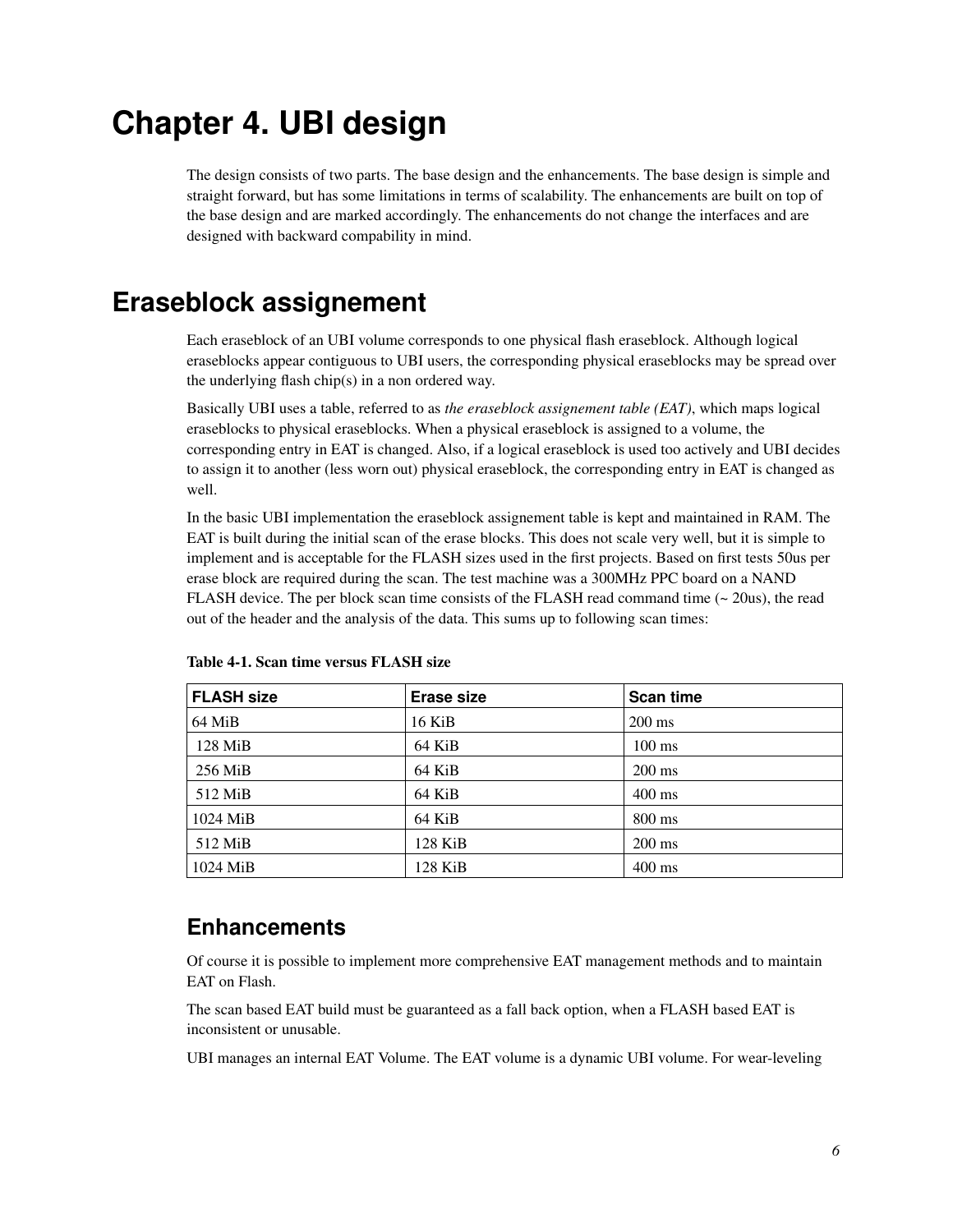reasons, the physical eraseblocks which are used for the EAT volume must be changed, but should be kept in an area near the beginning or the end of the FLASH device to limit the number of blocks to scan in order to find the EAT volume.

The challenge of FLASH based EAT management is the balance of consistency, access speed and low FLASH update frequency. A possible solution was identified by the following algortihm. UBI writes an EAT table to flash, which consists of real block references and a number of erase block references which have to be scanned during the initialization of the UBI device. The content of these erase blocks are unknown before they have been scanned. The blocks are references to blocks in the free block pool of UBI at the time the table was written to FLASH. These blocks are the ones which UBI gives out for new usage to UBI clients. During the scan UBI either adds or updates the block references in the FLASH table. The table has to be updated on FLASH when:

- the blocks which are required to be scanned are used up and UBI has to add new blocks from the free block pool to this list.
- larger updates to the table happen, e.g by adding, removing, updating volumes.
- wear levelling requires large modifications of the erase block table.

# <span id="page-12-0"></span>**Eraseblock headers**

The basic flash management is based on erase blocks. UBI requires equally sized erase blocks. For block management UBI uses headers at the beginning of each erase block which reduces the usable size of the erase block slightly. The headers are used for two purposes:

- erase count tracking;
- volume identification.

Thus, there are two erase block header types in UBI:

- the erase counter;
- the volume identificator.

Note, the two eraseblock headers are written independently to flash, i.e., UBI requires to perform two write operations to the beginning of an eraseblock. For example, when a physical erase block is not assigned to any volume, it has only an erase count header, but as soon as it is assigned to a volume, the volume identifier must be added.

The eraseblock headers have a fixed position, depending on FLASH type. On NOR the headers are written at the beginning of the erase block on consectutive adresses. On NAND flash devices the erase count header is written to offset 0 of the block without ECC and later the volume header is written to the last subscetion of the first page in the erase block. On small page devices (512 byte / page) this is at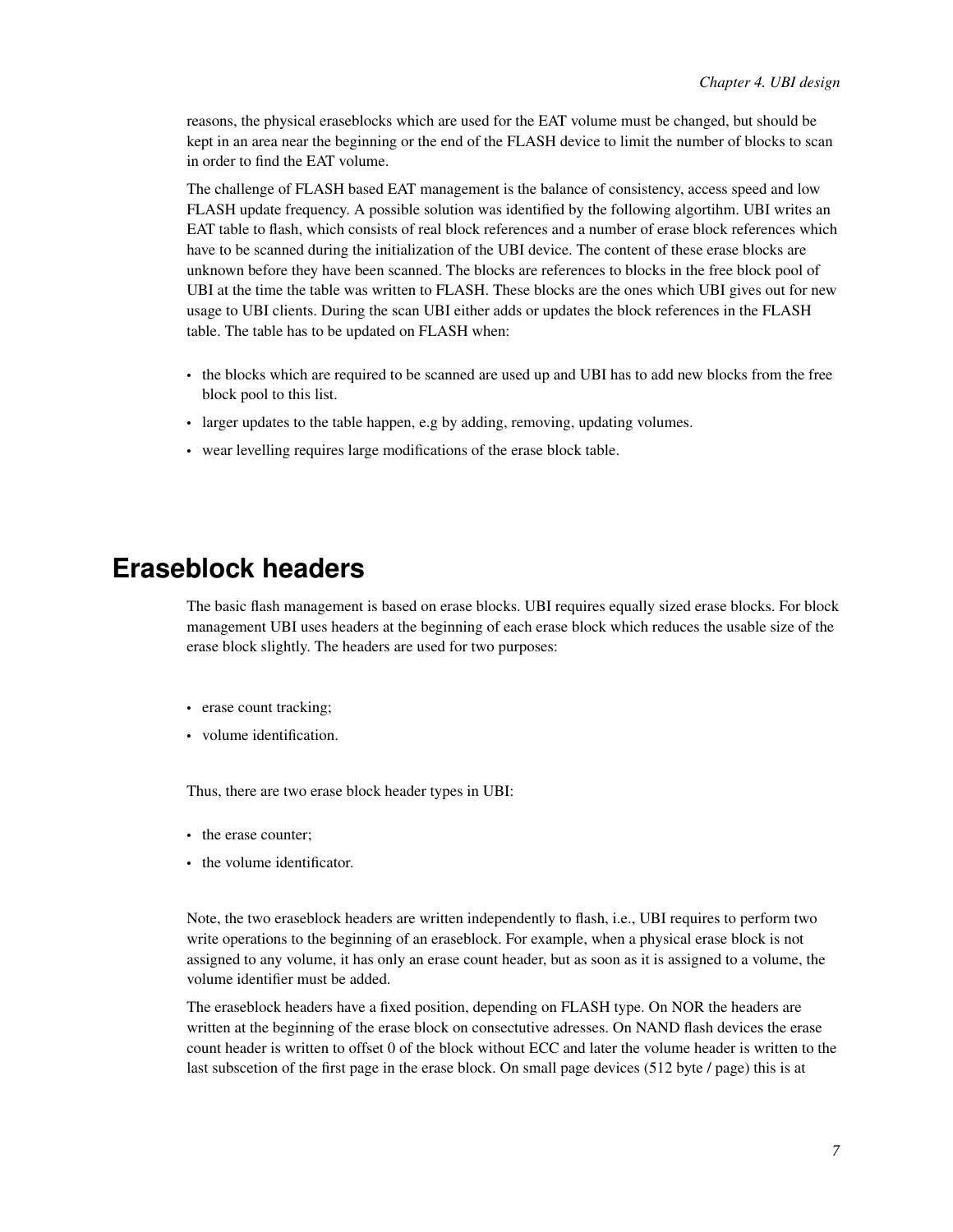offset 256. On large page devices (2048 Byte/ page) this is at offset (2048 - ECC-Size). The ECC size depends on the hardware / software ECC configuration and is retrieved from the NAND FLASH driver.



Figure 4-1. NAND headers

There are two reasons for this layout on NAND flash.

• Speed up scan time.

In order to reduce the scan time to identify the erase blocks the proposed layout requires only to read the last ECC-size part of a NAND FLASH page. On large page NAND devices this reduces the number of bytes to read from 2080 to 288 assumed that the ECC size is 256 Byte and the page layout is  $8*(256 \text{ B}$ yte data) +  $8*(3 \text{ B}$ yte ECC).

• Page aligment of the usable FLASH size due to write buffering in file systems.

NAND flash aware filesystems require page aligned erase block sizes, as writing to NAND FLASH must be page aligned. JFFS2 uses a NAND page sized write buffer to accumulate smaller chunks for writing. Changing this would require non trivial changes which are not considered worth the effort in order to avoid the loss of (NAND page size) - (UBI header size) FLASH space.

### <span id="page-13-0"></span>**General Header format**

All UBI headers are written in Big Endian format. This allows removable media to be used on systems with different endianess and all UBI support tools - e.g. for analysis of raw FLASh content, creation of production images - can be written target machine independend

<span id="page-13-1"></span>All reserved fields in the header structures are filled with 0 to allow later versions of UBI to handle UBI volumes created by an earlier version.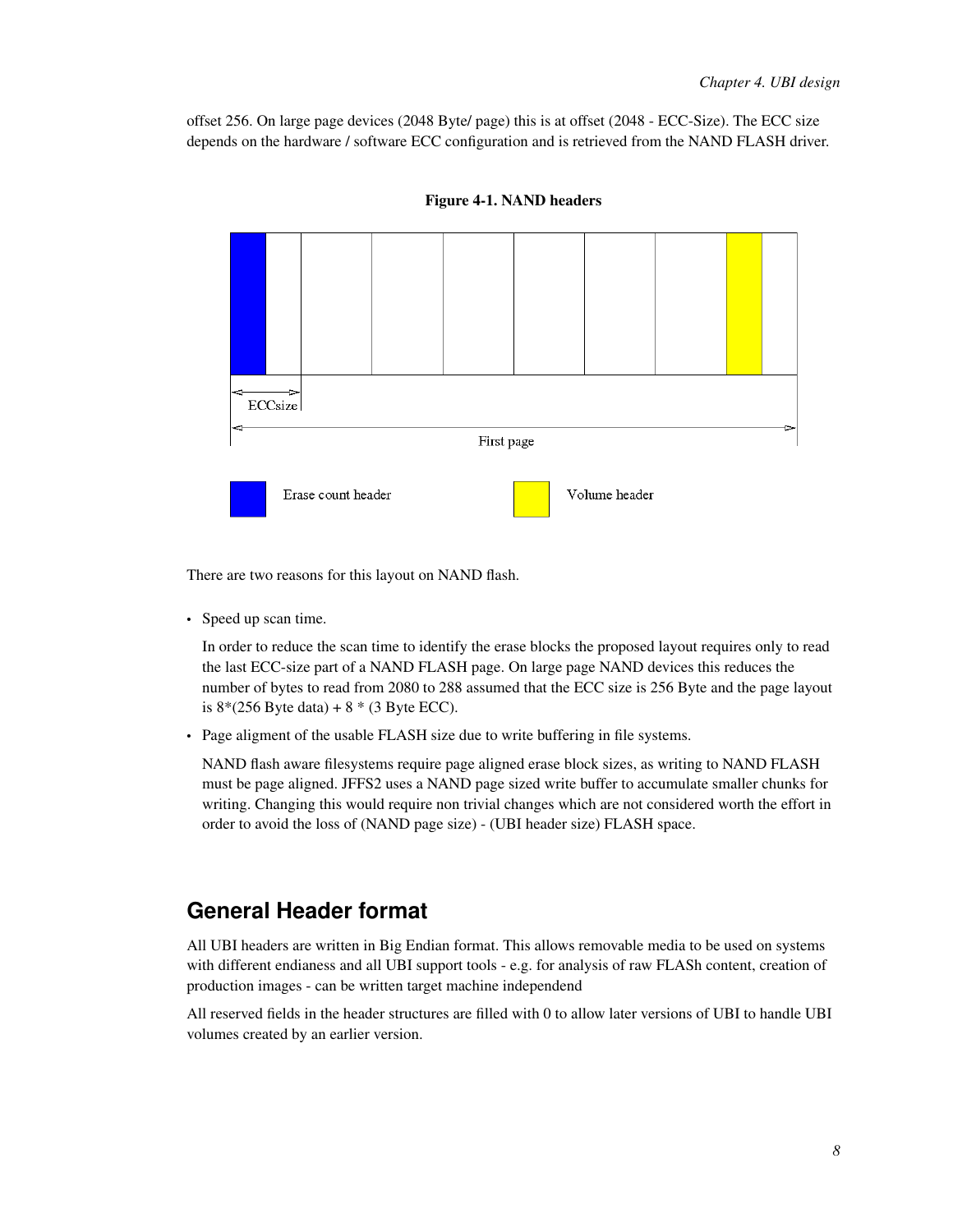### **Erase counter format**

```
struct ubi_ec_hdr {
       ubi32_t magic;
       uint8_t version;
       uint8_t padding1[3];
       ubi64_t ec;
       ubi32_t vid_hdr_offset;
       ubi32_t data_offset;
       uint8_t padding2[36];
       ubi32_t hdr_crc;
} __attribute__((packed));
```

| magic          | The magic number to identify the erase count header. The value of this magic<br>number is $0x55424923$ , which is ASCII: "UBI#".                                                  |
|----------------|-----------------------------------------------------------------------------------------------------------------------------------------------------------------------------------|
| version        | UBI version number to identify the UBI version which created this header.                                                                                                         |
| ec             | The number of erasures for this erase block.                                                                                                                                      |
| vid hdr offset | The position of the volume header in the erase block. This is a constant value<br>depending on FLASH type but it allows to decode raw FLASH dumps without<br>further information. |
| data offset    | The position of the data in the erase block.                                                                                                                                      |
| hdr_crc        | CRC protection for the erase count header.                                                                                                                                        |

## <span id="page-14-0"></span>**Volume identifier format**

```
struct ubi_vid_hdr {
       ubi32_t magic;
       uint8_t version;
       uint8_t vol_type;
        uint8_t copy_flag;
        uint8_t compat;
        ubi32_t vol_id;
       ubi32_t lnum;
       ubi32_t leb_ver;
        ubi32_t data_size;
       ubi32_t used_ebs;
       ubi32_t data_pad;
       ubi32_t data_crc;
        uint8_t padding1[12];
        uint8_t ivol_data[UBI_VID_HDR_IVOL_DATA_SIZE];
        ubi32_t hdr_crc;
} __attribute__((packed));
```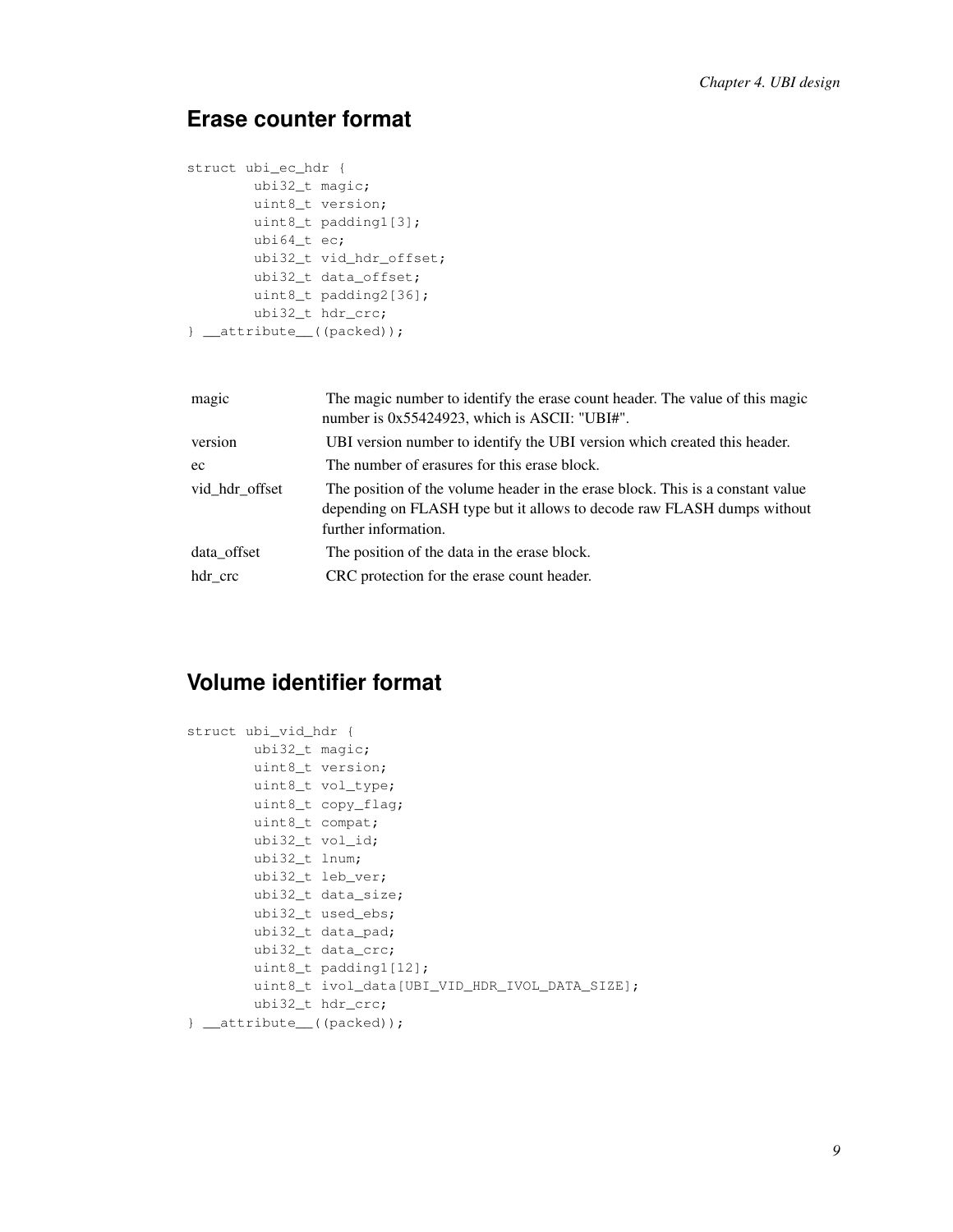| magic    | The magic number to identify the volume header. The value of this magic number<br>is $0x55424921$ , which is ASCII: "UBI!". |
|----------|-----------------------------------------------------------------------------------------------------------------------------|
| version  | UBI version number to identify the UBI version which created this header.                                                   |
| vol_type | The volume type.                                                                                                            |
| vol_id   | The volume id to which this erase block belongs.                                                                            |
| lnum     | The logical block number of this erase block.                                                                               |
| leb_ver  | The version number of this erase block.                                                                                     |
| compat   | Flags associated to this erase block.                                                                                       |
| vol_type | Volume type dependend information.                                                                                          |
| hdr crc  | CRC protection for the header.                                                                                              |

The volume information for static volume contains:

| data_size | Data size in this erase block. This field is relevant for the last logical block of a                                      |
|-----------|----------------------------------------------------------------------------------------------------------------------------|
|           | static volume as the last block propably does not contain content up to the usable                                         |
|           | size of the block. So this field is necessary to prevent access beyond the stored                                          |
|           | contents boundary.                                                                                                         |
| data crc  | Data CRC for this erase block.                                                                                             |
| used ebs  | The number of total used blocks in the volume. This information is necessary for<br>consistency checks of a static volume. |
|           | The volume information for dynamic volume contains:                                                                        |
|           |                                                                                                                            |

data\_crc Data CRC for this erase block

## <span id="page-15-0"></span>**Erase counter update atomicity**

When ever an erase block has to be erased the current erase count is kept in RAM and after the erase has completed the incremented erase count is written back to FLASH. When the operation is interupted after the erase block has been erased but before the erase counter has been written completely, the erase counter is lost. When this is discovered later on then the erase counter of the affected block is set to the average erase count of all blocks. Same applies when an erase count header is corrupted.

Note, it might be possible to add a journal to guarantee atomic erase counter updates.

# <span id="page-15-1"></span>**Volumes**

UBI volume numbers are in the range of 0 - 65535. The volume number field in the header structures would allow a larger range, but there is no real use case for more volume ids.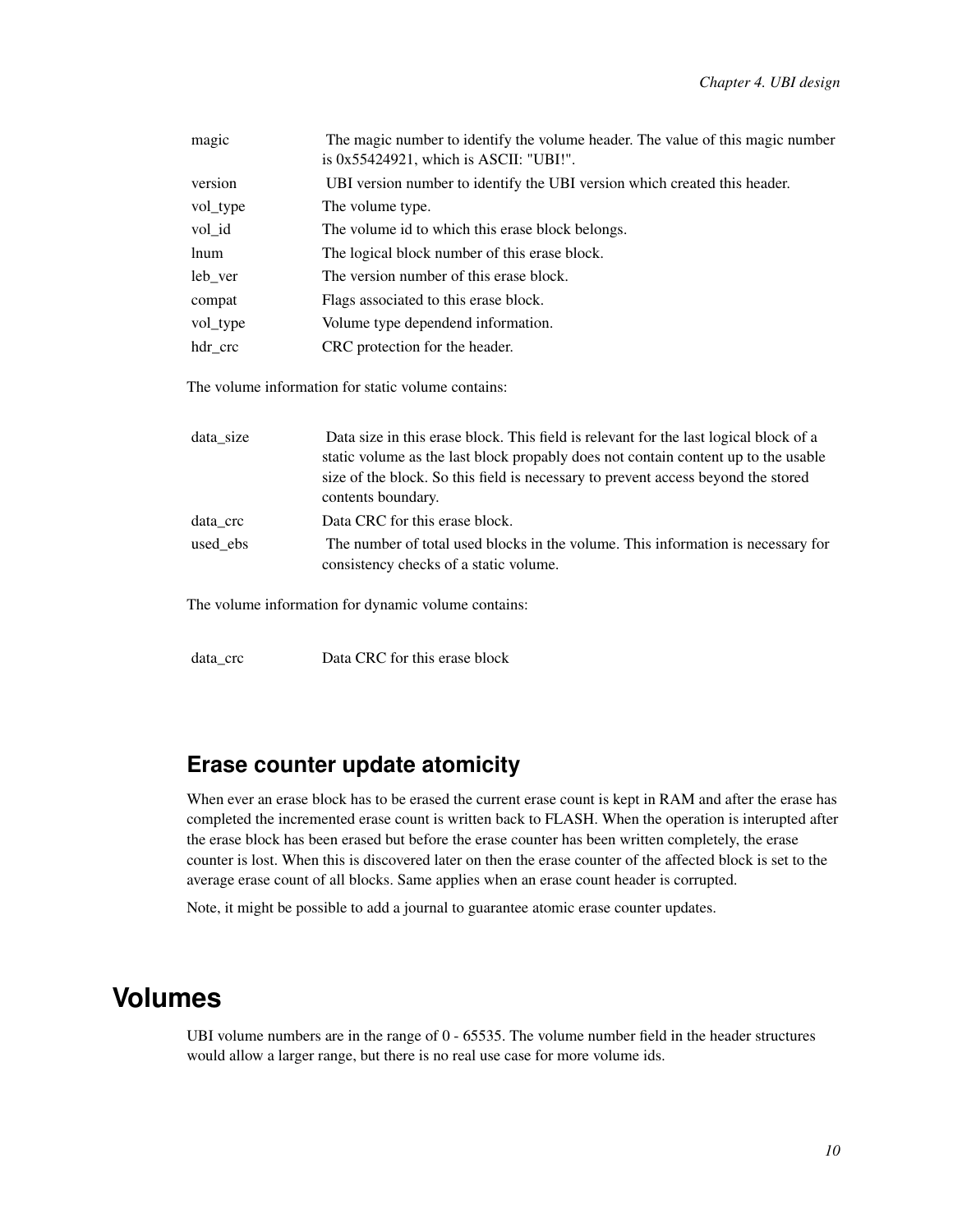Aside of user accesible volumes, UBI maintains internal volumes to store UBI related information e.g. volume information, flash based erase block assignment tables.

The volume numbers 0 - 65279 are available for user volumes. The volume number 65280 - 65535 are reserved for UBI internal volumes. The volume name strings for the internal volumes start with "ubi-".

There are no ordering restrictions for use volumes. The user can choose free volume numbers, e.g. 0,7,8,300. This allows flexible association of volumes for user purposes.

<span id="page-16-0"></span>*Please note that the currently existing implementation does only support volumes numbers from 0 to 127 for users.*

### **The layout volume**

Volume number 65280 (called *layout volume*) contains UBI layout information, i.e. number of volumes, their sizes and properties. The volume name string is "ubi-layout".

The layout volume requires two erase blocks. The data is stored redundantly. The volume information is stored as a consecutive list of volume information structures of all available user volumes.

The volume information ist stored in following structure.

```
struct ubi vol tbl record {
       ubi32_t reserved_pebs;
       ubi32_t alignment;
       ubi32_t data_pad;
       uint8_t vol_type;
       uint8_t padding1;
       ubi16_t name_len;
       uint8_t name[UBI_VOL_NAME_MAX + 1];
       uint8_t padding2[24];
       ubi32 t crc;
} __attribute__ ((packed));
```
The layout volume is updated when a volume is created, deleted or resized. When one of these operations has been performed, a new layout volume is written to FLASH. The version number of the logical erase block (always nr. 0) is increased and when the data has been written sucessfully the original layout volume is erased. The robustness aspects of moving static content erase blocks which are discussed further down apply to this mechanism.

<span id="page-16-1"></span>The information about the volumes - reserved, used size - and the free space on the UBI device is accessible via the sysfs interface of the UBI device and the UBI volumes.

#### **Robustness**

When the layout volume is defective, then UBI derives the volume sizes from the scan information.

The number of reserved blocks per volume is set to the largest logical erase block number found for each volume.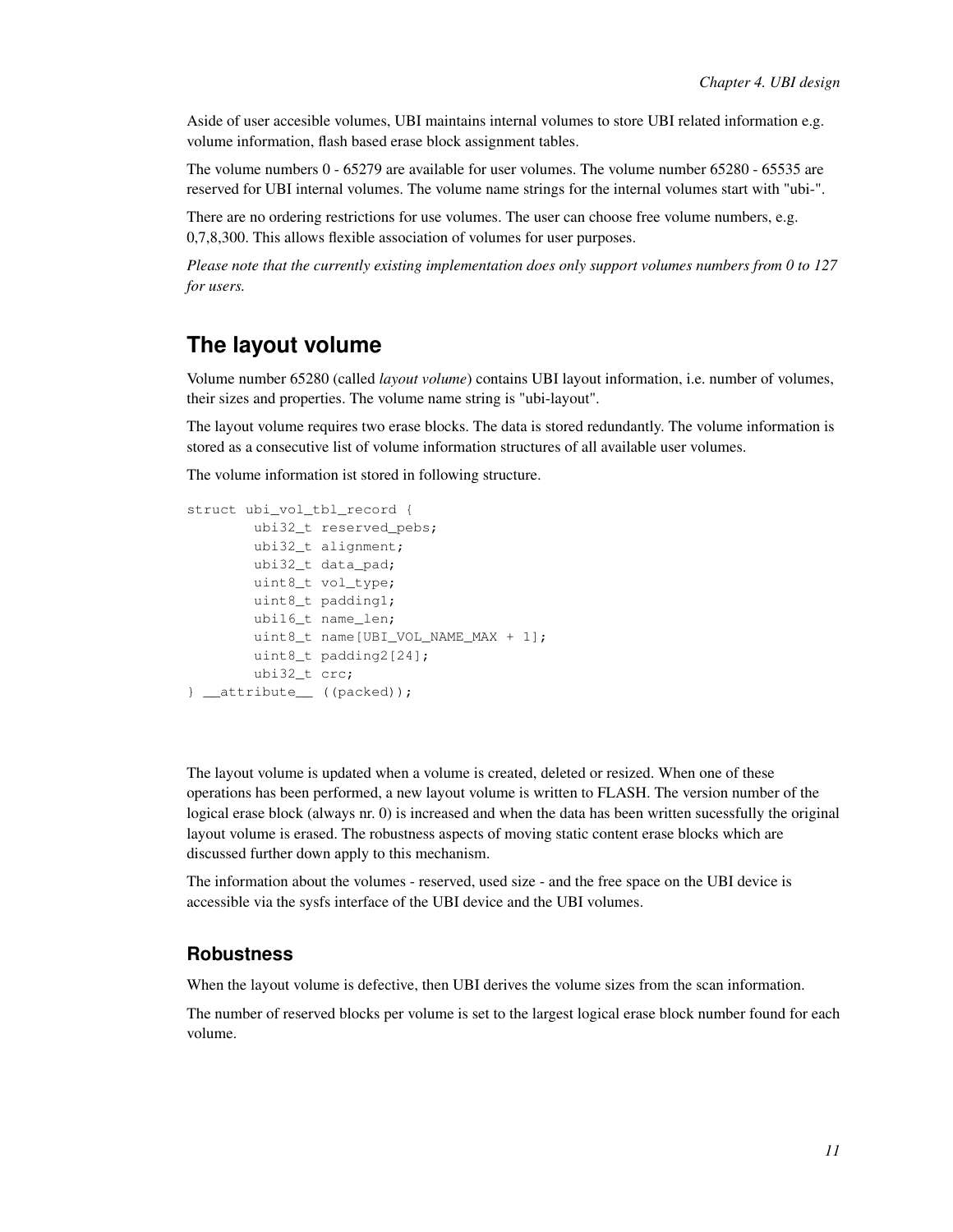This allows the system to get into operational state. UBI emits appropriate warnings to the system log and provides status information via the sysfs interface.

# <span id="page-17-1"></span><span id="page-17-0"></span>**FLASH space requirements**

### **Spare erase blocks**

UBI needs to keep a number of spare erase blocks to ensure life time operation. These spare blocks reduce the total usable FLASH size.

The minimum requirement of UBI is one spare erase block for wear levelling and update mechanisms.

On some FLASH types e.g. NAND it is required to reserve a number of spare blocks for bad block handling. The minimum number is the number of initial bad blocks. The maximum number is the number of blocks which the system designer wants to reserve in order that UBI keeps fully operational. This is the total number of bad blocks per UBI device. There is no need to take bad blocks into account when calculating the volume sizes. UBI guarantees full functionality up to the configured number of bad blocks.

#### <span id="page-17-2"></span>**Bad block parameter**

The maximum number of bad blocks is related to the FLASH type and FLASH size so it is a natural choice to extend the MTD info structure with a parameter which can hold the maximum number of bad blocks which are acceptable on a particular device.

This requires also that the mtd concat layer sums up these parameters for concatenated devices.

A command line option to override the device driver value should be provided to make template drivers usable and configurable for a specific hardware.

#### <span id="page-17-3"></span>**Robustness**

When the number of bad blocks exceeds the specified maximum, then UBI denies write access to all volumes. Manual interaction is necessary. The solution is to increase the maximum number of bad blocks. This is only possible when there is free space on the UBI device. If the complete available space is used, then either volumes have to be deleted or size reduzed before increasing the number of maximum bad blocks.

The actual number of bad blocks is always available through the sysfs interface of the UBI device.

UBI also emits appropriate warning messages to the system log, when the delta of maximum and actual number of bad blocks is less than two.

It's recommended to monitor the actual number of bad blocks via the sysfs interface of the UBI device with a surveillance application. This allows early information of service personal to ensure device replacement or change of parameters before the maximum number of bad blocks is reached and the device is switched to a restricted operational state.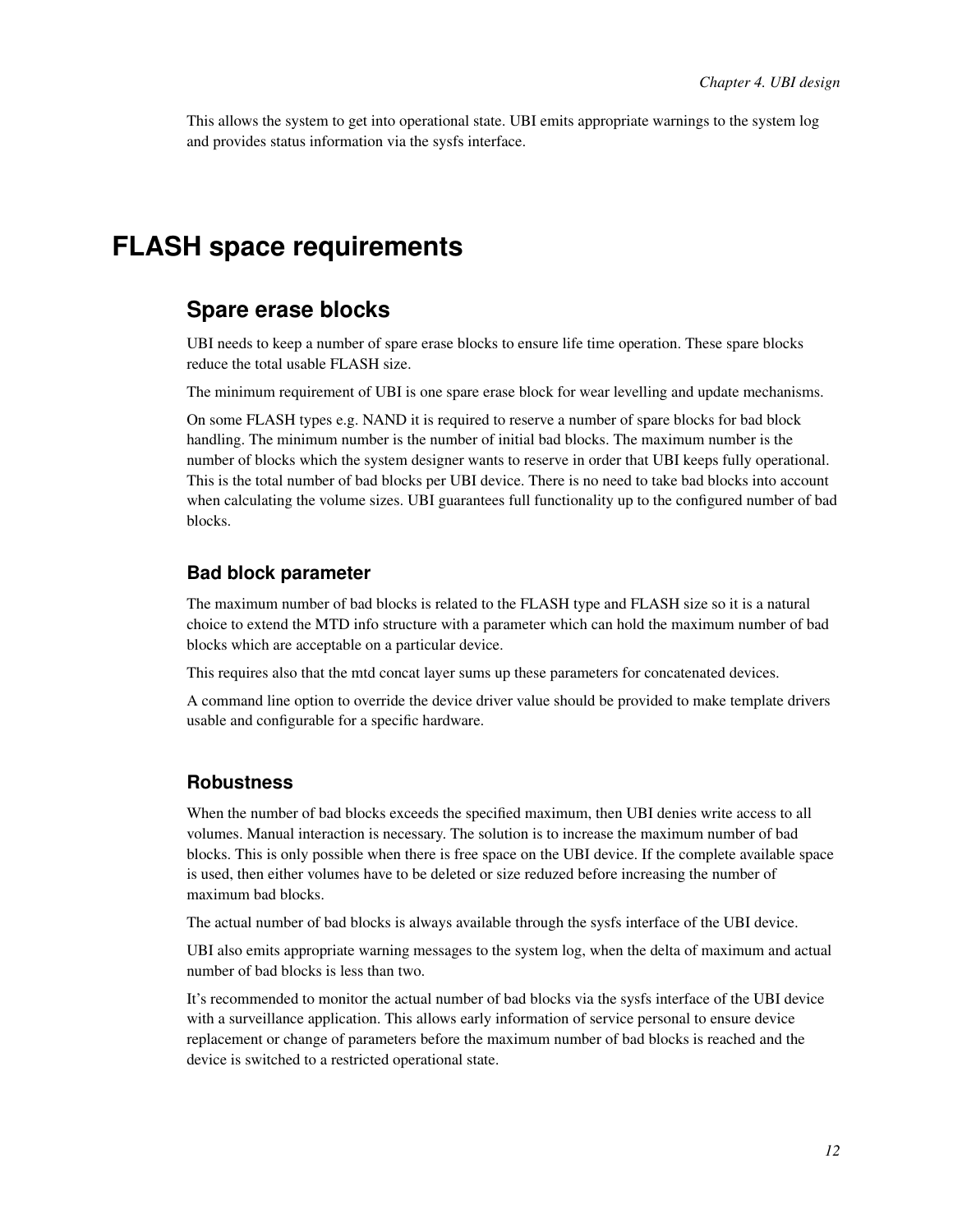### <span id="page-18-0"></span>**Space calculation**

The available space is calculated via:

 $n_{\text{user}} = n_{\text{tot}} - n_{\text{ubi}}$ where n<sub>user</sub> = number of erase blocks available to users  $n_{\text{tot}}$  = number of physical erase blocks  $n_{\text{ubi}}$  = number of UBI reserved erase blocks

The number of UBI reserved blocks is calculated by:

 $n_{\text{ubi}} = n_{\text{maxbad}} + n_{\text{intvol}} + 1$ where n maxbad = number of maximum bad blocks  $n_{\text{intvol}}$  = number of blocks used by internal volumes

The number of blocks used by UBI internal volumes is one - used for the layout volume - in the initial implementation. Further enhancements like a flash based EAT will require more reserved blocks for internal purposes. The total number of bytes available for content storage is:

bytes $_{\text{tot}} = n_{\text{user}}$ <sup>\*</sup> bytes $_{\text{block}}$ where bytes<sub>tot</sub> = number of bytes available for storage bytes $b_{block}$  = number of bytes available for storage per erase block

The number of bytes available for storage per eraseblock is:

 $bytes<sub>block</sub> = bytes<sub>phys</sub> - bytes<sub>ubi</sub>$ where bytes  $_{\text{phys}}$  = number of bytes per erase block bytes $\overrightarrow{h}$  = number of bytes reserved by UBI

The number of bytes reserved by UBI is:

For NOR: bytes<sub>ubi</sub> =  $2 *$  sizeof(eraseblock header) For NAND: bytes $_{\text{ubi}}$  = NAND page size

<span id="page-18-1"></span>The size of an UBI volume is always a multiple of the number of bytes which are available for content store per erase block.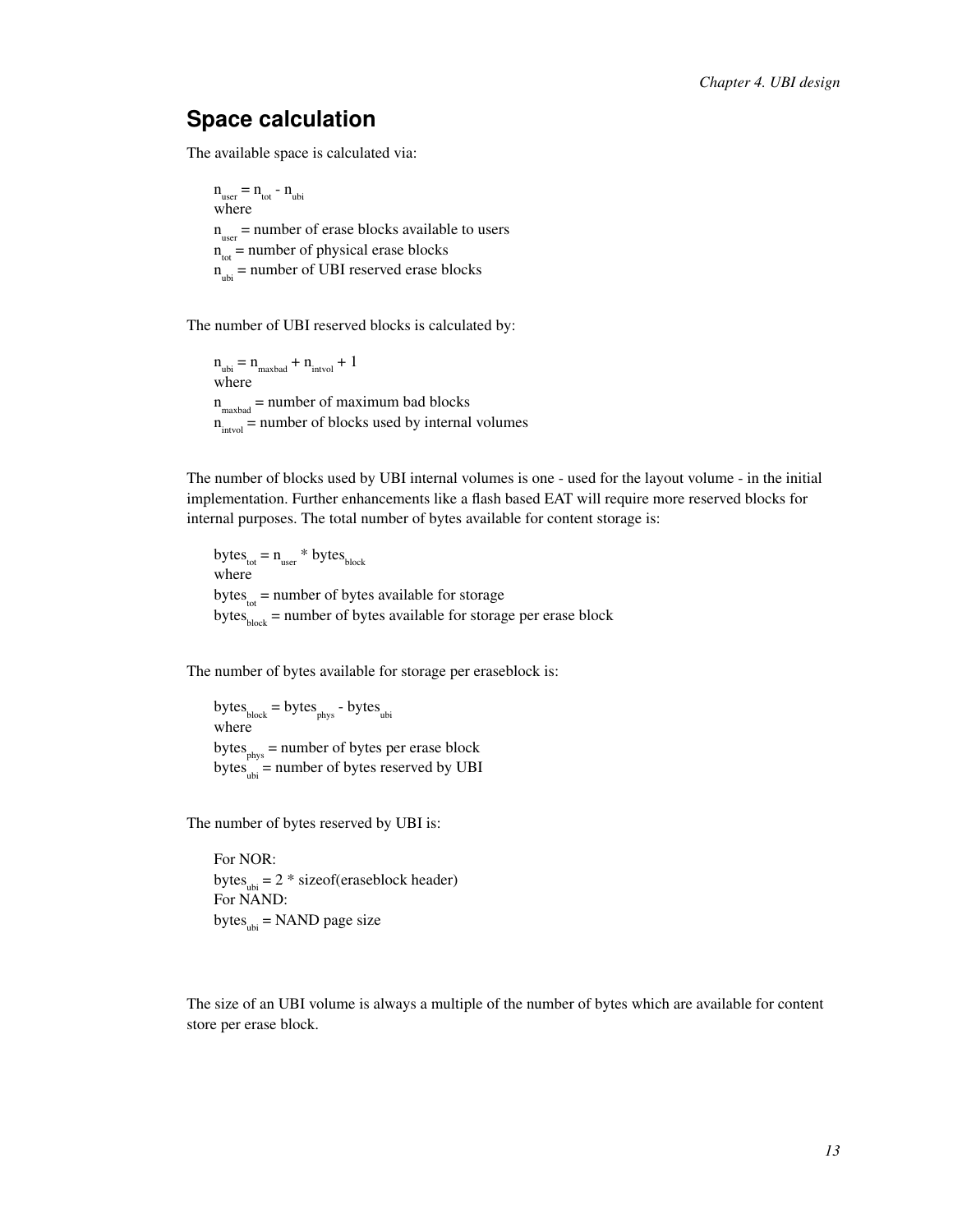# **Volume management**

UBIs volume management is based on space accounting. The total number of erase blocks available for user volumes can not be exceeded by the sum of erase blocks which are reserved for the volumes. Even when volumes do not use up the reserved space, UBI does not implement overcommitment mechanisms.

UBI implements three functions related to volume management:

- Volume creation
- Volume deletion
- <span id="page-19-0"></span>• Volume resizing

### **Volume creation**

A new volume can be created as long as there is enough free space available. The creator requests the size of the new volume and UBI aligns it to a multiple of bytes per erabe block which are available for content storage.

In order to support a block device layer on top of UBI it is necessary to provide an optional parameter which can adjust the minimum unusable space - which is  $2 *$  sizeof (ubi header) to a greater size which ensures that the usable space of an erase block is a multiple of the block device sub block size.

### <span id="page-19-1"></span>**Volume deletion**

An existing volume can be deleted, when it is not in use. The erase blocks which were allocated for the volume are erased and put back into the free block pool. The erase operation must be completed before the volume resize can be propagated into the layout volume.

## <span id="page-19-2"></span>**Volume resizing**

An existing volume can be resized, when it is not in use.

In case the volume is expanded the required space must be free in the ubi device.

<span id="page-19-3"></span>When the volume size is reduced, then the number of used blocks in the volume must be less or equal than the new size. Note, that by default UBI will not reduce the size of dynamic volumes unless the number range of logical erase blocks which will be removed from the volume contains only unused blocks. A specical parameter allows to override this default. UBI then moves the contents of logical blocks from the number range which will be removed from the volume to unused logical erase blocks with lower numbers before resizing the volume. The move operation must be completed before the volume resize can be propagated into the layout volume.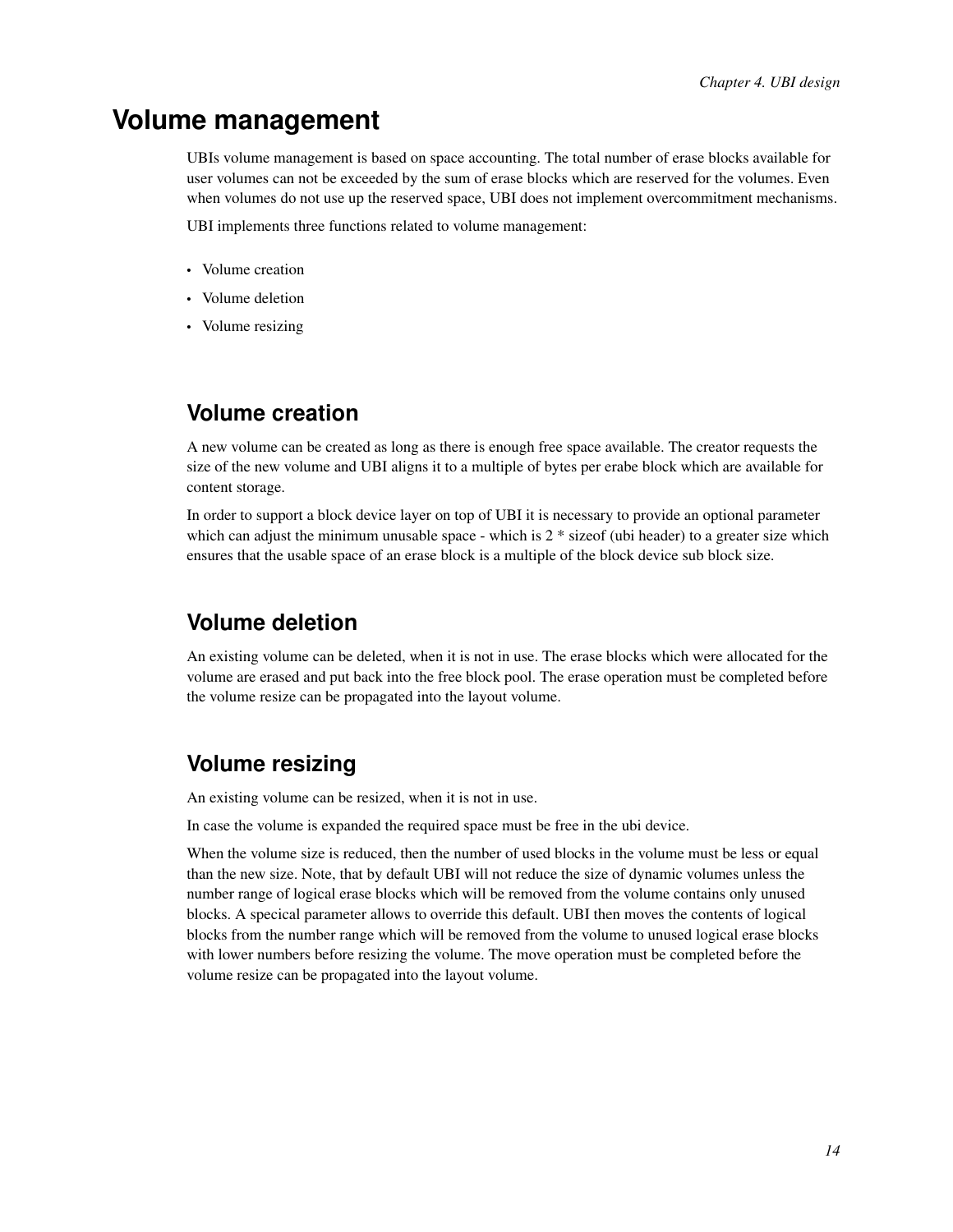# **Logical blocks**

An UBI volume consists of logical blocks. The maximum number of logical blocks for a volume is specified by the size requirements given at volume creation or resizing.

The logical blocks associated to a volume can hold the logical block numbers 0 to maxblocks-1. The logical block numbers of a volume are unique.

For short periods of time block moving, scrubbing and wear levelling functions can create a second instance of a logical block number. UBI ensures that write access to such blocks is not possible.

# <span id="page-20-1"></span><span id="page-20-0"></span>**Block management**

## **Block allocation**

UBI uses late block allocation to ensure optimized wear levelling. A block is allocated and the volume header is written to it when a write access happens to an logical block number which has not been allocated yet. All erase blocks which are not allocated for any volume are kept in a free block pool.

### <span id="page-20-2"></span>**Block erasure**

Block erasure is triggered by:

- erase request from an UBI client
- volume deletion
- volume content update
- internal block move operations due to wear levelling
- internal block move operations due to scrubbing

In most cases the block erasure is an asynchronous operation and is deferred to a background operation. Synchronous block erasure requirements are marked in the sections of the functionality which requires them.

### <span id="page-20-3"></span>**Block content movement**

Block content movement can be triggered by:

- wear levelling
- bit flip correction (scrubbing)
- volume resizing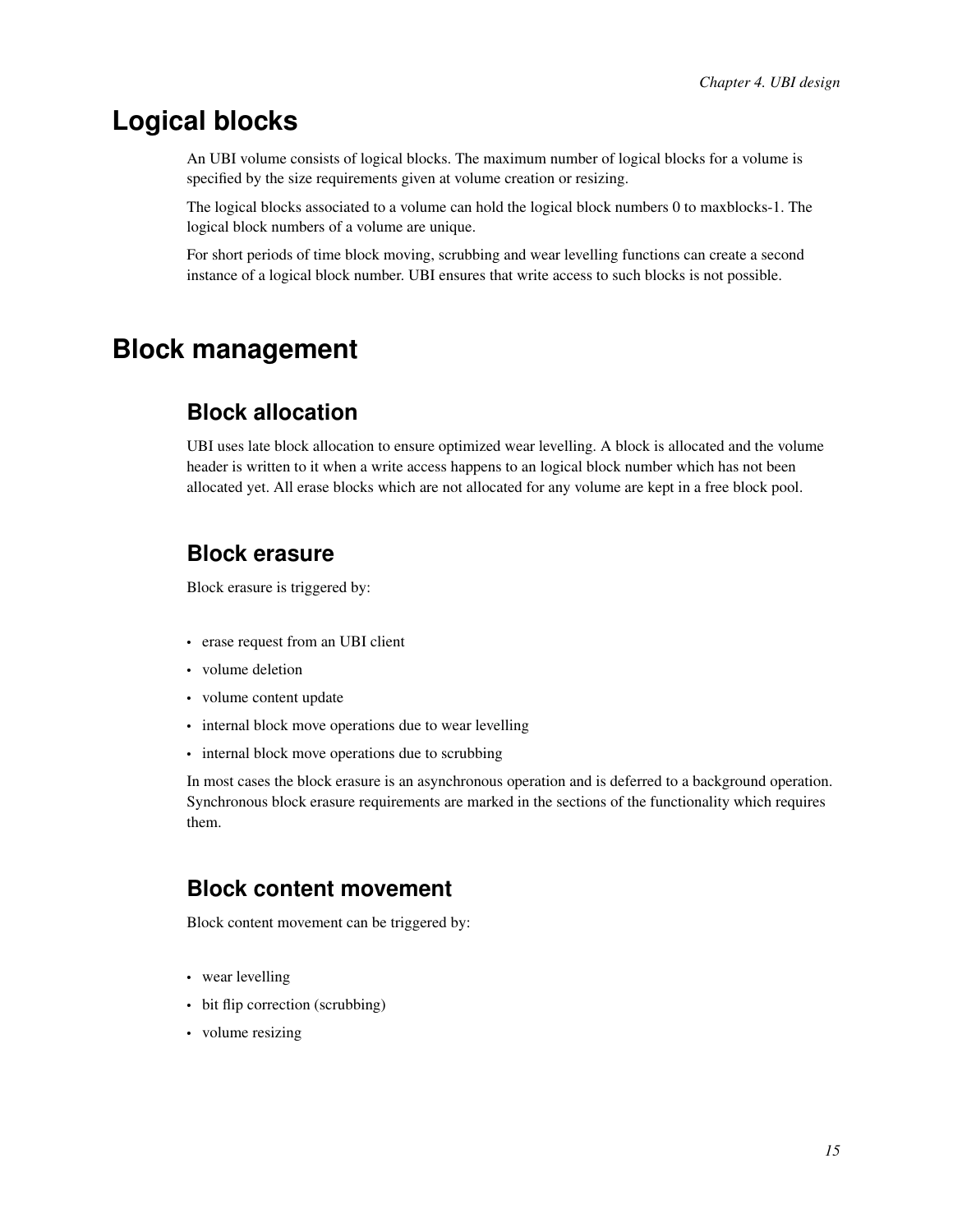In most cases the movement of block contents is an asynchronous operation and is deferred to a background operation. Synchronous requirements are marked in the sections of the functionality which requires them.

When UBI decides to move a logical eraseblock to another physical eraseblock due to wear-leveling or scrubbing considerations, it needs to:

- move the contents of the previous physical eraseblock to the new physical eraseblock;
- update the corresponding entry in the EAT table.
- erase the old erase block

#### <span id="page-21-0"></span>**Static volumes**

The update mechanism for blocks of a static volume is simple. The volume header of the erase block is copied and the version number of the erase block is incremented. The header CRC is updated, but the data CRC is unchanged. Then the block content is copied to the new block. When the contents have been copied completely, the original erase block is erased.

In case the copying of block contents is interrupted before all data has been transferred, then UBI detects two versions of the same logical block in a volume. UBI tries to use the one with the higher version number first. Due to the interruption of the copying the data CRC is invalid and UBI falls back to the block with the lower version number. The incomplete block is erased and a new move operation can be started.

In case the moving operation is interrupted before the original erase block has been erased, then UBI detects two versions of the same logical block in a volume. UBI tries to use the one with the higher version number first. In this case the data CRC of this block is valid and the block with the lower version number can be erased.

The moving operation is not blocking the read access to the data contents. Until the contents are completely copied the data can be read from the original erase block.

#### <span id="page-21-1"></span>**Dynamic volumes**

For dynamic volumes a slightly different mechanism is necessary. UBI blocks write access to the logical erase block for the move process. A CRC checksum is generated over the complete data area of the block. This checksum is written to the volume header of the new erase block along with an incremented version number of the logical block and an updated header CRC. Then the block content is copied. Note, that empty content (containing all 0xff) is not copied, but accounted in the data CRC. When the block content has been copied completely then the original erase block is erased and the write access to the logical block is enabled again.

In case the copying of block contents is interrupted before all data has been transferred, then UBI detects two versions of the same logical block in a volume. UBI tries to use the one with the higher version number first. Due to the interruption of the copying the data CRC is invalid and UBI falls back to the block with the lower version number. The incomplete block is erased and a new move operation can be started.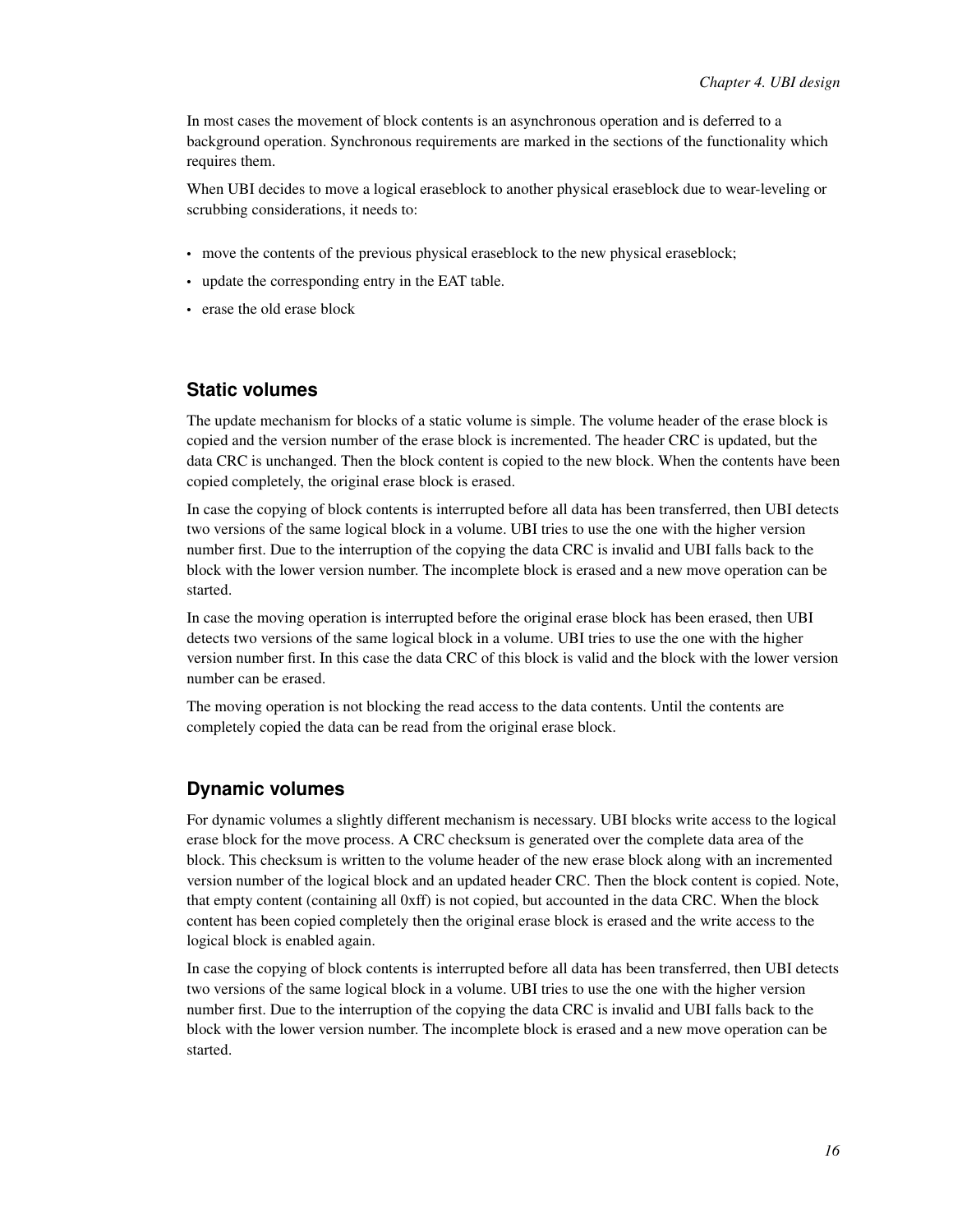In case the moving operation is interrupted before the original erase block has been erased, then UBI detects two versions of the same logical block in a volume. UBI tries to use the one with the higher version number first. The data CRC is valid, so the block with the lower version number can be erased. Until the original block has been erased write access to the logical block has to be disabled.

The moving operation is not blocking the read access to the data contents. Until the contents are completely copied the data can be read from the original erase block. Write access to an logical block which contents are moved is not allowed until the moving operation has been finished completely, i.e. the original erase block must have been erased before write access can be granted again. Write access to other erase blocks of the volume is allowed during a moving operation.

### <span id="page-22-0"></span>**Scrubbing**

Scrubbing is a safety mechanism to handle bit flips. When a bit flip occures and the ECC algorithm can recover the original data contents, then the contents of the affected block are moved to a free block according to the algorithms described above. The scrubbing operation is scheduled in the background, when a in kernel or user space initiated read operation detects a bit flip.

The following figure shows how an UBI block of a file-system volume is treated, when a bit-error has occurred. UBI block A) needs to be copied into a free block to eliminate the bit-error. The version number is increased and the CRC is calculated and added to the new UBI header. Because the data of this particular kind of UBI block is controlled by the file-system using it, the CRC is usually unused (like A)). But when the block is scrubbed the data CRC is calculated to be able to identify the latest valid version of the block when the copy/erase process should have been interrupted.



#### Figure 4-2. Scrubbing of an UBI block in a filesystem volume

• Imagine block A) and B) exist at the same time. Here the block with the highest version number should be kept if and only if the data CRC is valid. The existence of both blocks can happen due to an interruption before or while A) is deleted. In the latter case block A) has undefined data but B) is still valid.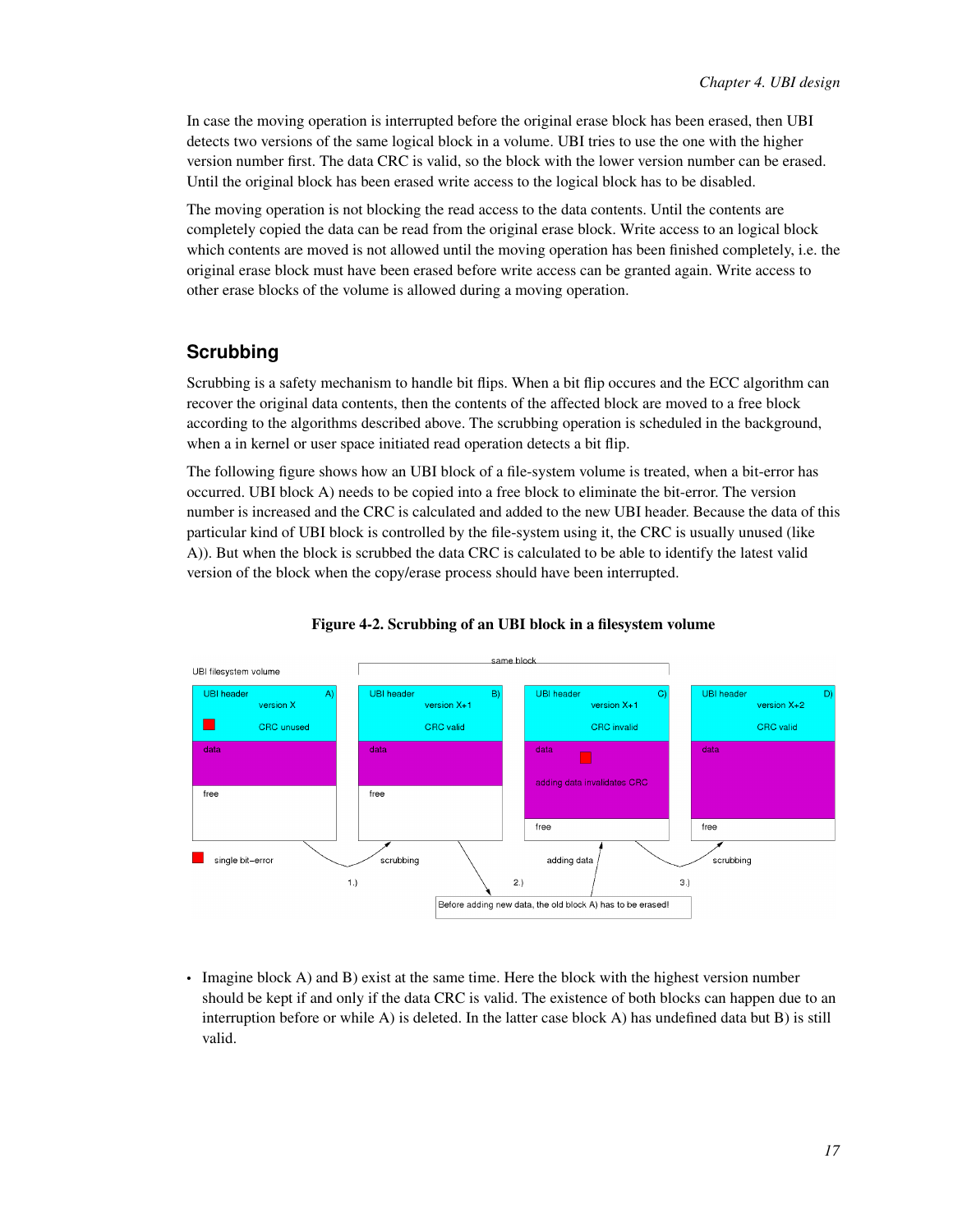- The transformation from block B) into block C) happens when the file-system needs to add more data to the non-empty block. In this case the data CRC becomes invalid. When two blocks exist only the newer blocks data CRC is to be checked. This can be seen in the next step.
- Over the time a bit-error occurred in block C) which needs now to be copied to a new block D). This case is the same like the first one. The data CRC is now calculated, the version number is increased by one and the new block D) is written. If interrupted C) and D) exist at the same time and the CRC of the newer block D) is used to determine its validity. If D)'s CRC is invalid C) is used.

The displayed algorithm ensures that in any cases where the scrubbing process can be interrupted a valid copy of the UBI block exists can be identified by the block's version number and/or the associated data CRC.

# <span id="page-23-0"></span>**UBI Initialization**

The first simple UBI implementation performs full flash scan in order to find out positions of layout volume eraseblocks, to build the EAT table. When UBI scans flash media, it reads eraseblock headers and builds all the necessary data structures in main memory.

The scan based mechanism requires seperate scans in the boot loader and the kernel. It would be technically possible to hand the boot loader scan table to the kernel, but this would require a more unified boot loader kernel interface across the different architectures and boards. Such an interface is not available and therefor such an attempt would be a single purpose hack rather than a useful generic solution.

### <span id="page-23-1"></span>**Future enhancements**

In order to avoid scanning of the complete FLASH it is necessary to implement a flash based EAT mechanism.

# <span id="page-23-2"></span>**Background operation**

UBI uses a background thread or utilizes the available background Linux worker threads for following operations:

- Wear levelling
- Block moving
- Block scrubbing
- <span id="page-23-3"></span>• Block erasure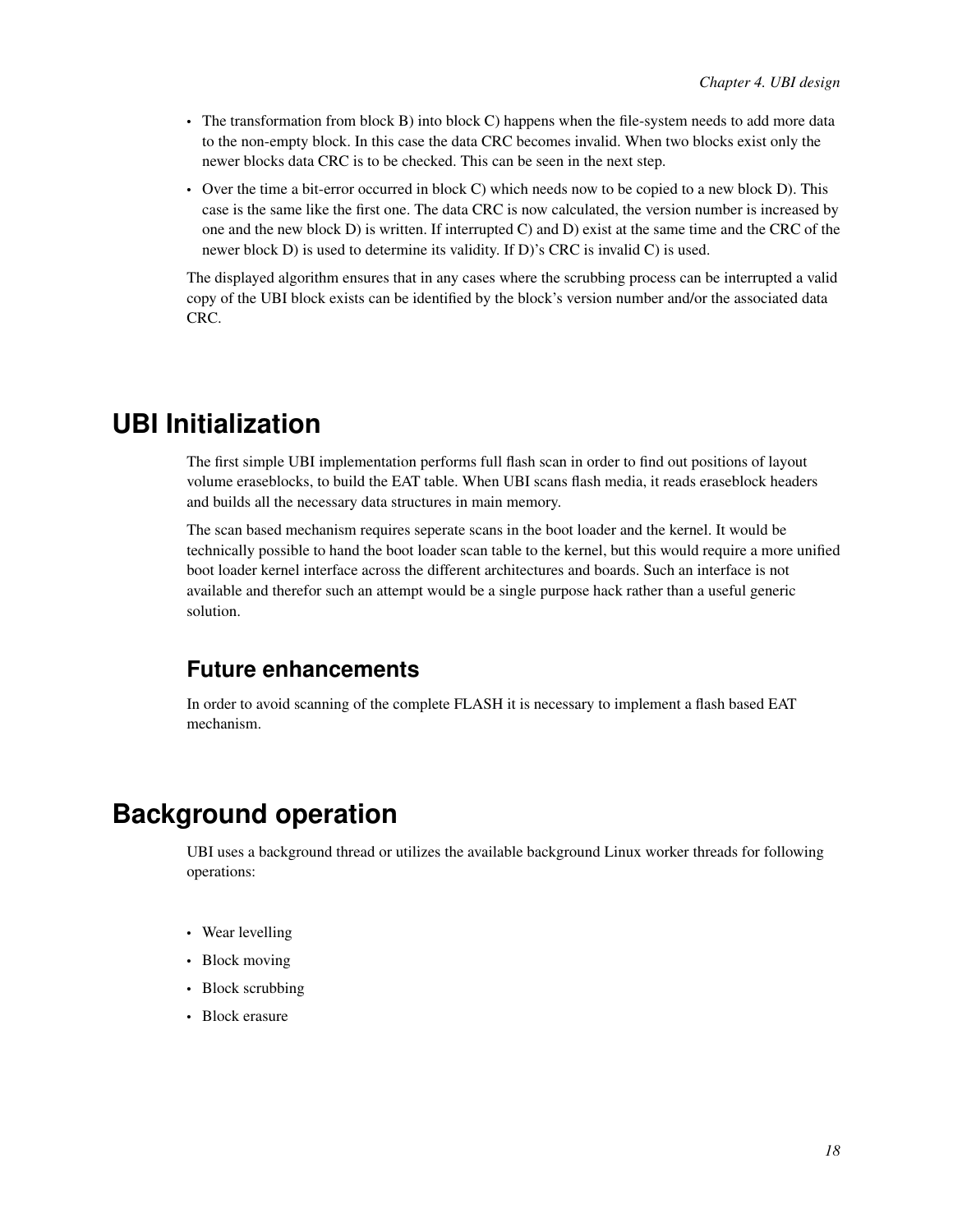# **Wear leveling**

Wear levelling is done across the complete flash device with help of the erase counters.

The default selection criteria is to use the blocks with the lowest erase count.

UBI keeps track of the maximum and minimum erase counts over all erase blocks. To avoid permanent wear levelling activities a treshold of 5000 erase cycles is introduced. Wear levelling is checked when ever a block has been erased. When the newly erased block is the block with the highest erase count and the delta of erase cycles versus the block with the lowest erase count has reached the treshold then UBI selects a long term storage block with a low erase count and copies the block contents to the block with the high erase count using the block moving function. When copying is done the block with the low erase count is erased and enqueued into the free block pool. In case of a very low number of free blocks this may slow down the allocation of erase blocks for UBI clients.

<span id="page-24-0"></span>The free - unallocated - erase blocks are kept in a sorted list in erase count order to ensure O(1) selection of a block when allocation is requested.

### **Enhancements**

An UBI client might provide a callback function, which is called by UBI before trying to move block content. The rationale of the function is, that the client might veto the movage of the block contents. One reason for this might be that the client has this block in use for writing or has the block scheduled for garbage collection. In such a case the moving of the block content makes no sense and can be deferred to a later time or the block is made available by garbage collection in the near future.

A function to signal the intended use of a logical erase block can be implemented. An UBI client could signal whether the block is used for long term or short term storage. This would allow to implement more efficient wear levelling algorithms.

## <span id="page-24-1"></span>**Volume update**

Update of UBI volumes happen from userspace. The update mechanisms writes raw data contents without meta information. The meta information - i.e. Volume headers - are created by UBI on the fly.

The update tool opens the ubi volume and issues a start\_update ioctl command. The argument of start update is the total number of bytes, which will be written to the volume. This is necessary to provide robustness versus interruption of the update and to calculate the number of total used blocks for static volumes. UBI checks whether the requested data length fits into the volume.

In case of updating a dynamic UBI volume, first a block is written with a volume update header containing the reserved VOLUME\_UPDATE volume id and the logical block number 0. The number of the volume which is updated is stored in the data payload of this block. The existence of this block signals the update in progress. UBI erases the eventually existing blocks which are assigned to the volume. The erase of the existing blocks has to be completed before new content can be written.

When a static volume is updated, writing a volume update marker is not necessary. The completeness and correctness of the data is ensured if all used erase blocks are found and their header and data CRC is correct.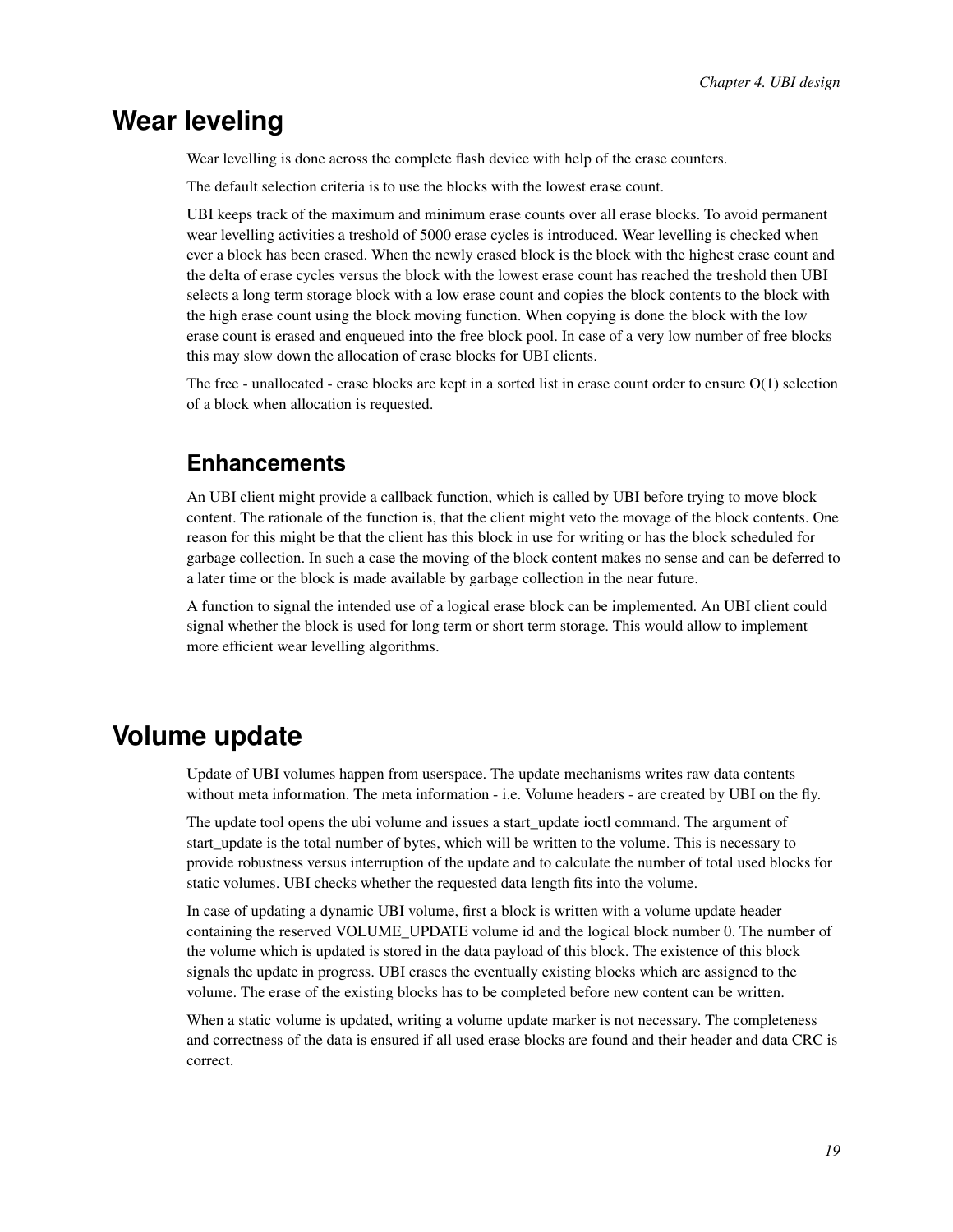Now the data content is written and UBI creates the volume headers for the logical erase blocks and calculates the data CRC in case of a static volume.

When all data of the dynamic volume has been written successfully, then the update volume block is erased.

Note, that a size of 0 bytes given to the start update command is valid. This creates the update in progress block and erases the existing logical erase block. The update in progress marker is removed after all existing blocks have been erased. This is useful to empty a volume.

When a volume update is interrupted then the block with the reserved update volume id is on the FLASH and invalidates all other eventually existing logical erase blocks for the volume which is protected. A new update has to be started. A possible UBI client which tries to access such a volume is informed by an appropriate error code and the access is denied. See also "Programming Interfaces". In the volume layout the volume still exists, but the number of used blocks is zero. UBI does automatically erase the eventually existing blocks of such an volume, but the block indicating volume update in progress is not erased. User interaction is necessary to resolve this. The update in progress block can be removed by a new update command or by deleting the volume.

The usage of an extra erase block to indicate an update in progress looks like a waste, but for dynamic content volumes there is no other way to ensure the completeness of an update operation before allowing the usage of such a volume. This might change once the enhancements of a journal / super block have been implemented. On the other hand the update in progress marker is perfectly reasonable because such updates happen rather seldom during the lifetime of a device and it allows a simple scan based identification of volume completeness e.g. in a boot loader.

Note, that the extra block is an per UBI device overhead which is reserved anyway for wear levelling and block move purposes. This limits the number of concurrent volume updates to one. Thats not a big problem as volume updates are usually done in a code update situation where time is not the critical factor. Also the limiting factor of an update is the FLASH device itself which allows no erase / program operations in parallel.

Partial updates of volumes are not possible.

# <span id="page-25-0"></span>**Volume readout**

The data contents of an UBI volume can be read out from user space. A read out can only be performed on unused volumes or on volumes with read only client.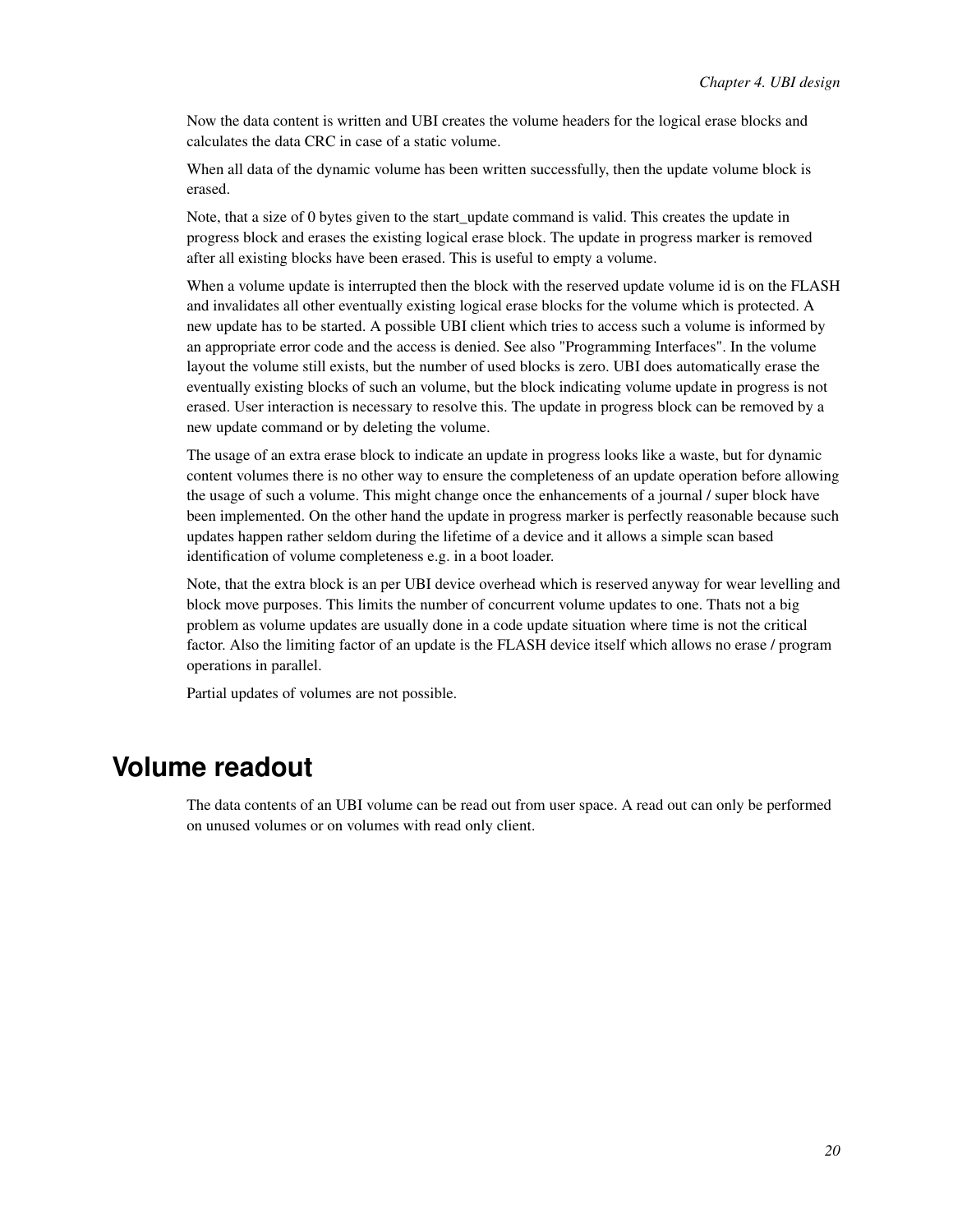# <span id="page-26-0"></span>**Chapter 5. Programming Interfaces**

# <span id="page-26-1"></span>**Kernel Space**

- read
- write
- erase
- get\_volume
- put\_volume
- Enhanced: move\_modify

The kernel space interfaces access the volumes by logical block number and offset inside of the logical block rather than providing a full offset which would have be converted into logical block number and offset inside of the block for following reasons.

A FLASH aware file system has to be aware of erase block boundaries anyway and usually operates on blocks. The currently used MTD interface which requires full offsets is called by adding the in block offset to the block base offset. So the seperate information is available anyway. Of course could UBI deal with the full offset, but due to the fact that UBI reduces the net data size of an erase block this would require a (64bit offset) / (usable block size) division. 64 / 32 bit divisions are perfomance critical on 32 bit CPUs. Otherwise there would be an limitation of 32 bit offsets, which would limit UBI to 4GiB maximum device size.

The implementation of a block device on top of UBI will divide the UBI erase block into smaller sized blocks which are exposed to the block device interface. There is an explicit requirement that the size of the usable UBI block size must be a multiple of the size of these sub blocks. The size of the sub blocks is also influenced by the NAND page size, when the block device is writeable. The minimum sensible sub block size will be 512 byte, which allows the usage of pure 32 bit operations to calculate the logical block number. This increases the device limit to 2 Terrabyte which seems to be a reasonable limitation.

### <span id="page-26-2"></span>**read**

The read function takes following arguments:

- volume descriptor
- block number
- offset
- length
- buffer pointer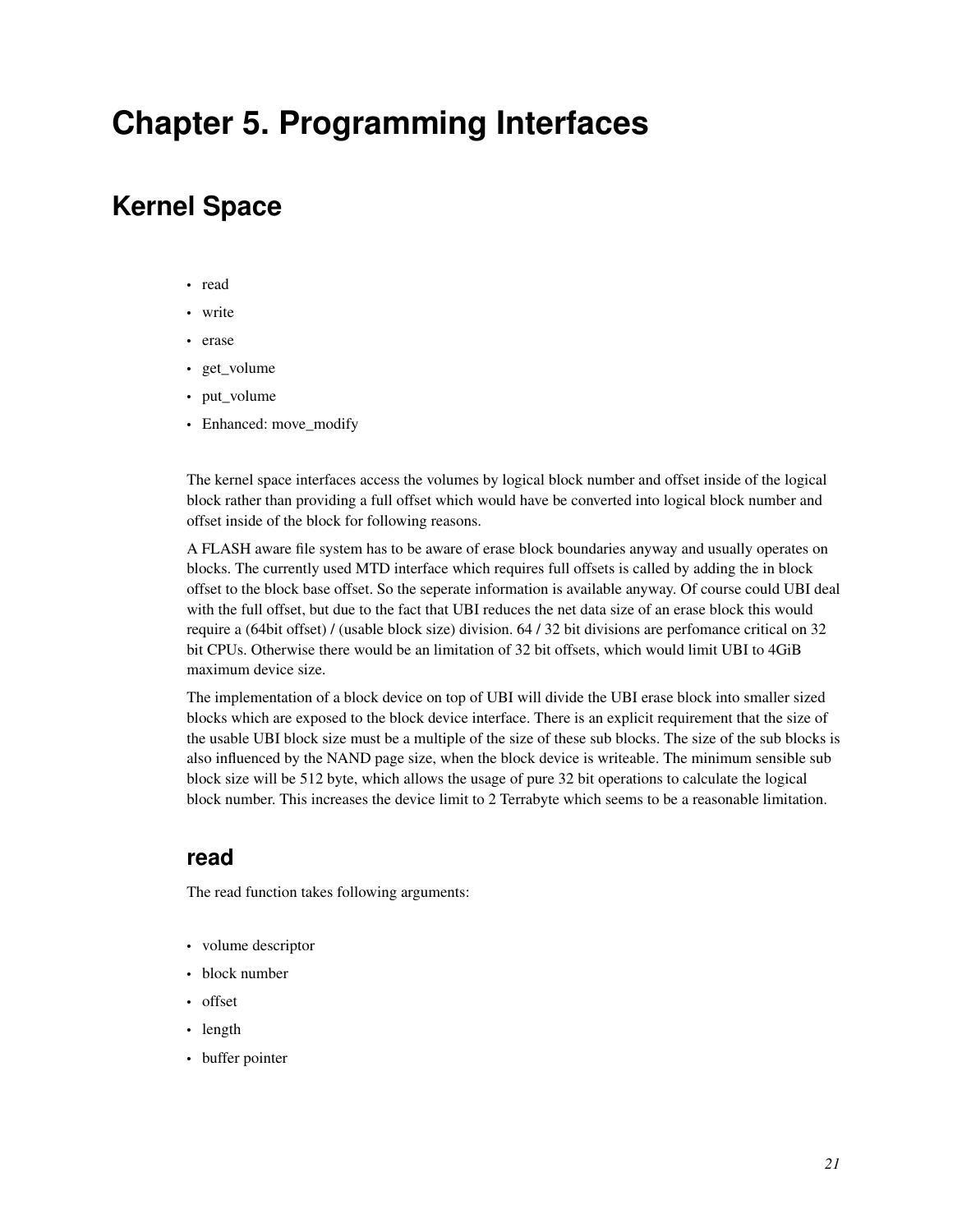The return value is the number of bytes read or an error code.

When an UBI client of a dynamic volume wants to read an unallocated logical erase block, then UBI fills the requested number of bytes in the data buffer with 0xFF without accessing the FLASH chip.

The following error codes can be returned:

-EIO A fatal I/O error occured, e.g. device removal, timeouts. -EINVAL An invalid block number, offset or length was requested.

UBI does not provide a read ecc version because this is not relevant for the UBI client and the ecc related problems are handled inside UBI itself.

#### <span id="page-27-0"></span>**write**

The write function takes following arguments:

- volume descriptor
- block number
- offset
- length
- buffer pointer

The return value is the number of bytes written or an error code. When the offset is 0 and no physical erase block has been assigned to the logical erase block then UBI assignes automatically a physical erase block and writes the volume header. This function is only available for dynamic content volumes.

The following error codes can be returned:

| -EIO    | A fatal I/O error occured, e.g. device removal, timeouts. |
|---------|-----------------------------------------------------------|
| -EROFS  | Attempt to write to a read only volume.                   |
| -EINVAL | An invalid block number, offset or length was requested.  |

The write operation is synchronous. UBI guarantees that data has been written to FLASH when the funtion returns without an error.

Write errors which are detected by the hardware level driver - e.g. write-verify of the NAND driver - are handled by UBI before returning from the write function. In such a case UBI moves the existing block contents to a free erase block according to the block movement mechanisms and writes the data in the data buffer to this new block when the block content move operation has been completed.

<span id="page-27-1"></span>UBI does not provide a write ecc version because this is not relevant for the UBI client and the ecc related problems are handled inside UBI itself.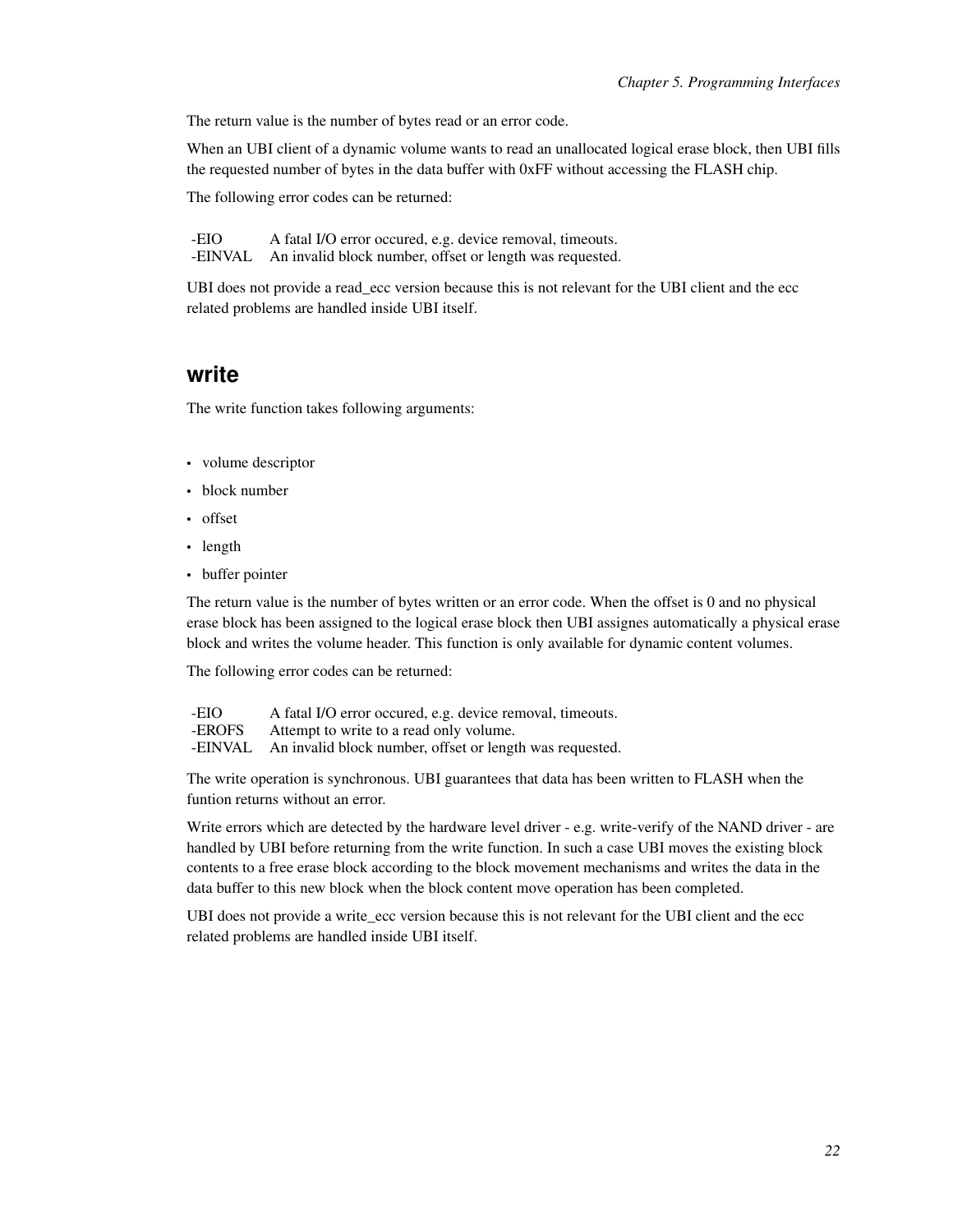#### **erase**

The erase function takes following arguments:

- volume descriptor
- block number

The erase function schedules the logical erase block for erasure. UBI ensures that the physical erase block has been erased before the next write access to the same logical block number, which allocates a new physical erase block. This function is only available for dynamic content volumes.

The following error codes can be returned:

-EIO A fatal I/O error occured, e.g. device removal, timeouts. -EROFS Attempt to erase a block on a read only volume. -EINVAL An invalid block number was requested.

### <span id="page-28-0"></span>**get\_volume**

The get\_volume function takes following arguments:

- ubi device id
- volume id
- mode read/write readonly

The function must be called before any of the other functions can be used. The function marks the volume as used. Only one user per volume is allowed.

On success the function returns a pointer to the UBI volume description structure. Otherwise an error code is returned.

The following error codes can be returned:

-ENODEV The requested volume does not exists.<br>-EROFS Attempt to get R/W access on a read of -EROFS Attempt to get R/W access on a read only volume.<br>-EBUSY The volume is already in use. The volume is already in use. -EUCLEAN The volume is corrupted.

### <span id="page-28-1"></span>**put\_volume**

The put\_volume function takes following arguments:

• volume descriptor

<span id="page-28-2"></span>The function is called to finish the usage of a volume. The function marks the volume as unused.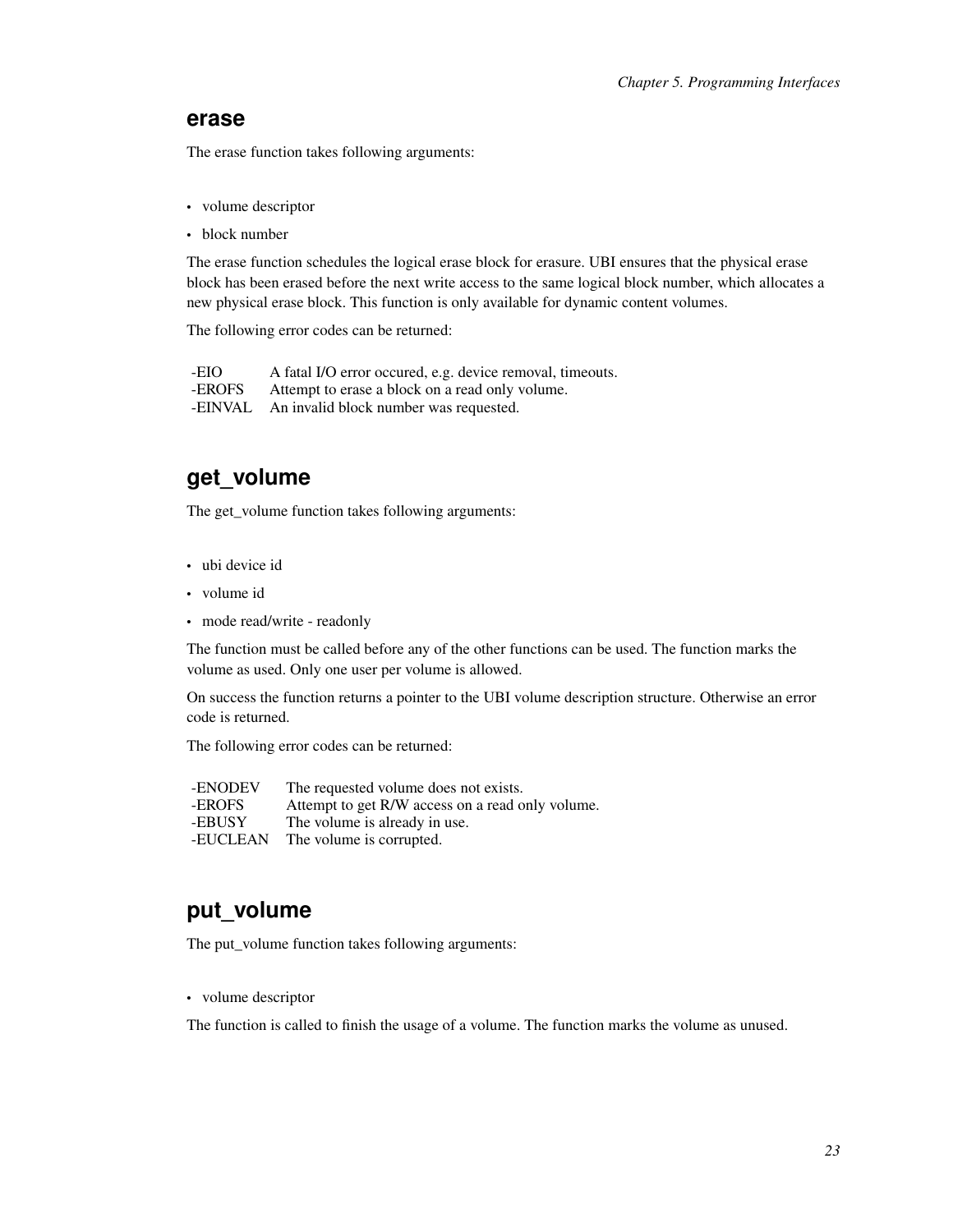### **Enhanced: move\_update**

The move\_update function takes following arguments:

- volume descriptor
- block number
- offset
- length
- buffer pointer

The function moves the contents of a logical erase block to a free block using the basic block moving algorithm of UBI. The block moving algorithm has to be extended to allow the update of the block content on the fly.

This function allows to implement robust update of block contents, which is a preliminary for r/w block device emulation.

# <span id="page-29-0"></span>**Userspace Interface UBI**

The user space interface is implemented in sysfs. Device nodes for I/O operations have to be created by the udev mechanism in userspace.

The sysfs interface provides mostly read only information about the UBI device and the UBI volumes. The operational functions are accessible via character devices, which have to be created by the udev mechanism.

The sysfs interface exposes all status information about the UBI device and the volumes in a human readable way. This has several advantages over ioctl based binary information exchange. The sysfs interface allows simple script based analysis and monitoring and there is no need to keep changes of data structures between kernel and userspace synchronized.

The enumeration of available volume ids is a simple

'ls /sys/devices/ubi/0/volumes'

<span id="page-29-1"></span>command.

## <span id="page-29-2"></span>**sysfs interface**

#### **Deviceinfo (sysfs)**

- nr. volumes
- nr. bad blocks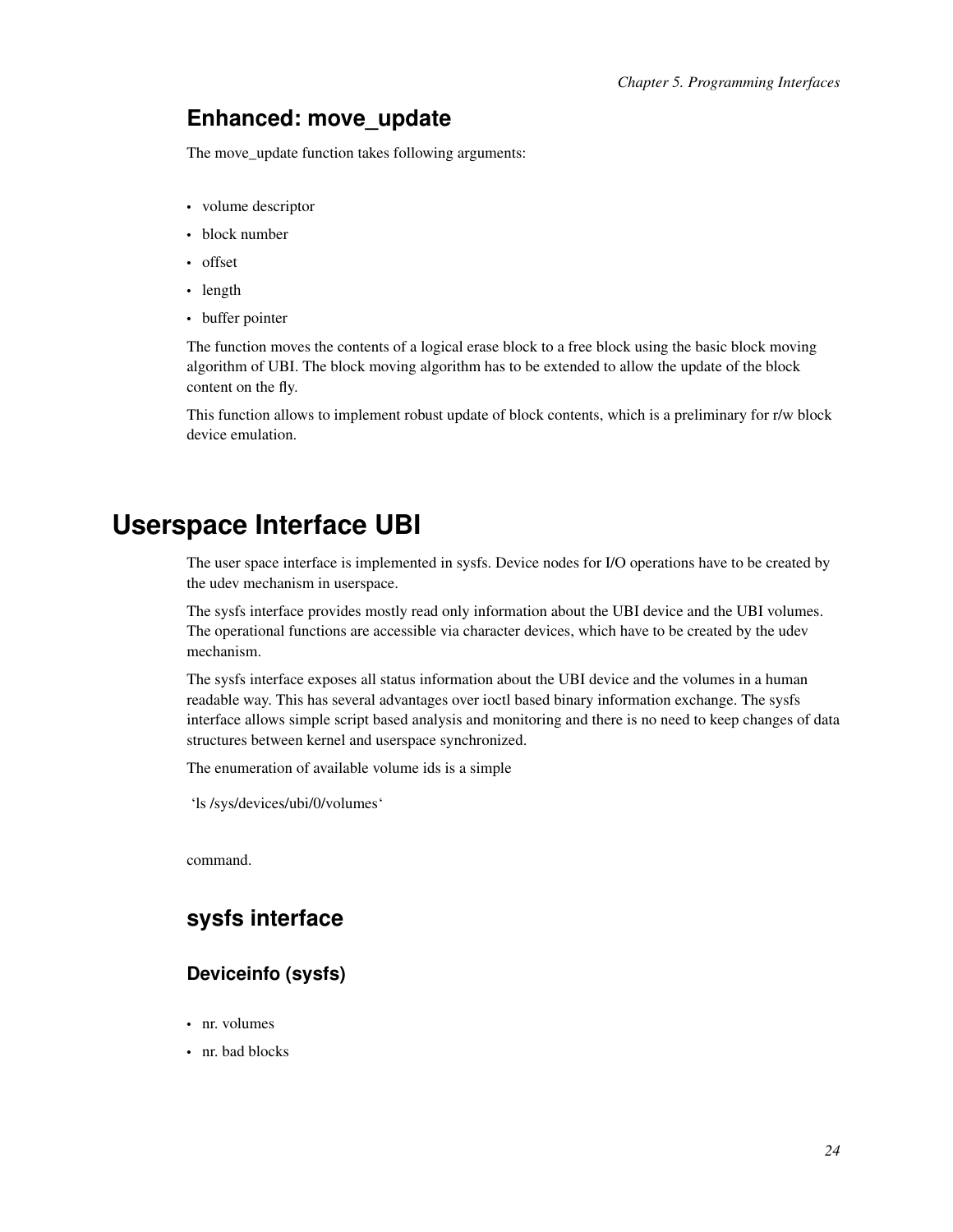- nr. used blocks
- nr. free blocks
- blockbitmap
- stats erase count statistics, bitflips
- <span id="page-30-0"></span>• debug switch

### **Volumeinfo (sysfs)**

- name
- size
- type/flags
- used blocks
- blockbitmap
- <span id="page-30-1"></span>• status

### **Examples**

/sysfs/devices/ubi/0/device\_info/nr\_volumes

nr\_used nr\_free bitmap erase\_stats device - mtd name volumes/0/used\_size bitmap ...

## <span id="page-30-2"></span>**UBI device I/O functions**

The UBI device provides following ioctl functions:

- create\_volume
- delete\_volume
- resize\_volume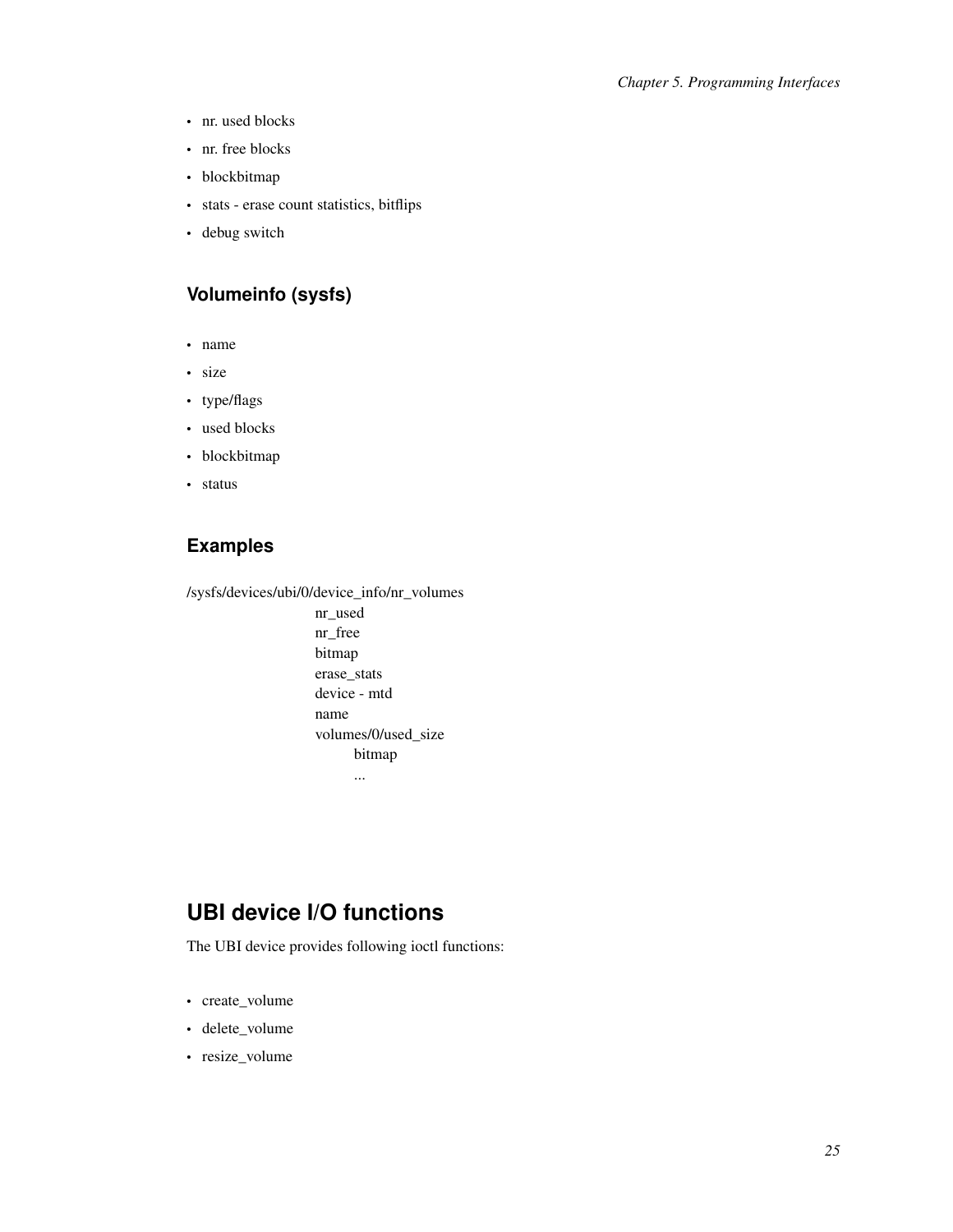#### <span id="page-31-0"></span>**create\_volume**

The create\_volume ioctl takes following arguments:

- volume id
- volume type
- volume size
- volume name
- minimum subblock size

The volume type is either dynamic or static. The minimum subblock size is either 0 to select the system default or a value to adjust the subblock size for UBI clients e.g. a block device layer. See also section "Volume creation" in the chapter "UBI design".

The create\_volume ioctl is a synchronous operation.

The volume must not exist and the size of the volume must fit into the free size of the ubi device.

The following error codes can be returned:

| -EEXIST   | The volume exists already                          |
|-----------|----------------------------------------------------|
| -EINVAL   | An invalid parameter was given.                    |
| -ENOSPACE | The requested size is not available on the device. |

#### <span id="page-31-1"></span>**delete\_volume**

The delete\_volume ioctl takes following arguments:

• volume id

The volume must exist and not be in use.

The delete\_volume ioctl is a synchronous operation. After returning without an error the volume and all its data is deleted in flash.

The following error codes can be returned:

-EBUSY The volume is in use and can not be deleted. -EINVAL An invalid parameter was given.

#### <span id="page-31-2"></span>**resize\_volume**

The resize\_volume ioctl takes following arguments:

• volume id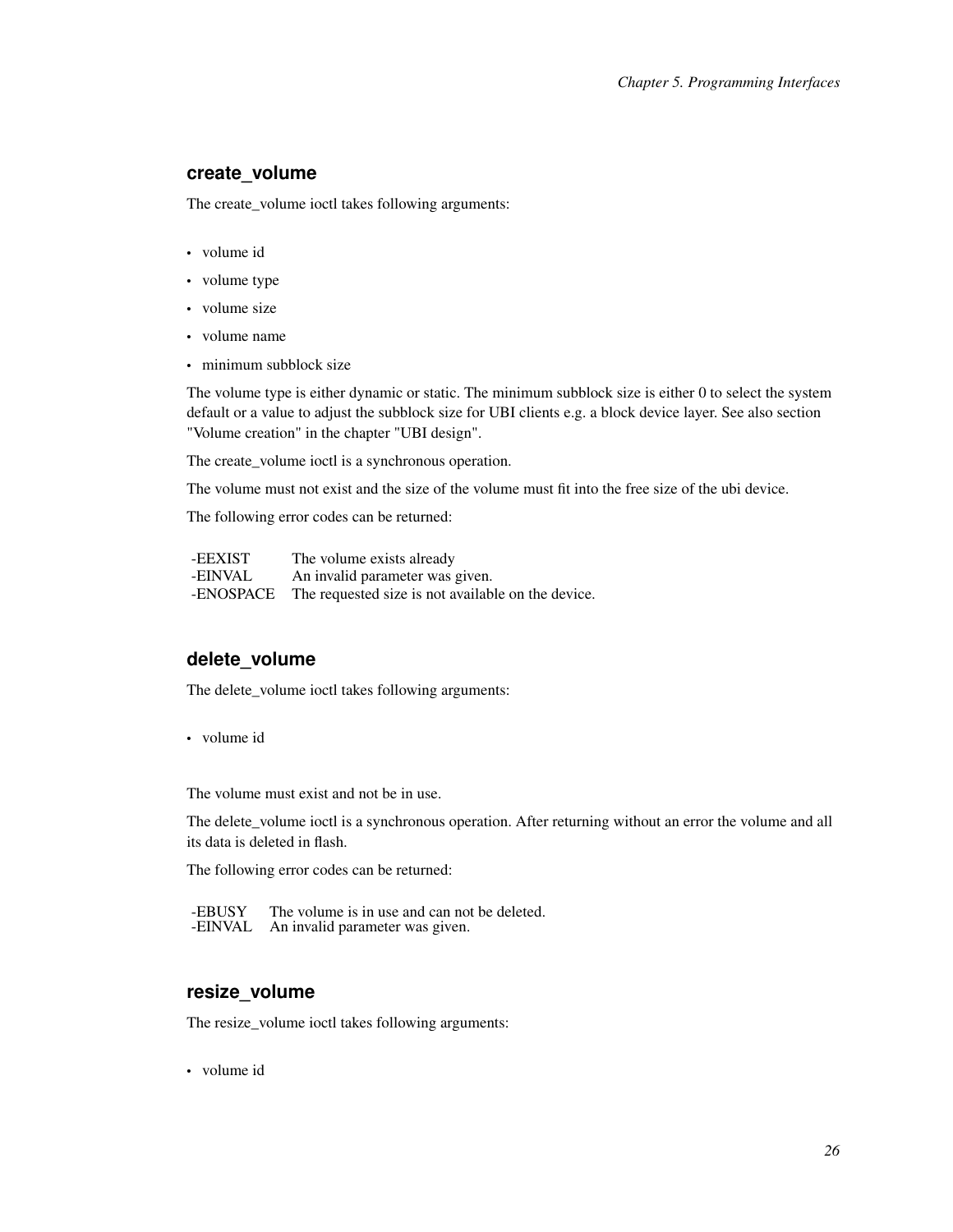• volume size

The volume must exist and not be in use. In case the volume is expanded the required space must be free in the ubi device. When the volume size is reduced, then the number of used blocks in the volume must be less or equal than the new size.

The following error codes can be returned:

| -EBUSY    | The volume is in use and can not be resized.       |
|-----------|----------------------------------------------------|
| -EINVAL   | An invalid parameter was given.                    |
| -ENOSPACE | The requested size is not available on the device. |

### <span id="page-32-0"></span>**UBI volume I/O functions**

The UBI volume provides following ioctl functions:

• start\_update

The UBI device provides following file I/O functions:

- open
- llseek
- read
- write
- <span id="page-32-1"></span>• close

#### **start\_update ioctl**

The start\_update ioctl takes following arguments:

• data size

The data size must be less or equal to the reserved size of the volume. When the size is valid then the existing erase blocks of the volume are erased. This is a synchronous operation to ensure that no remains of the previous volume are on FLASH before writing the new image data. This call is necessary to enable write access to the volume through the write file I/O function.

The following error codes can be returned:

-EBUSY Another operation is active so the volume can not be updated. -EINVAL An invalid parameter was given.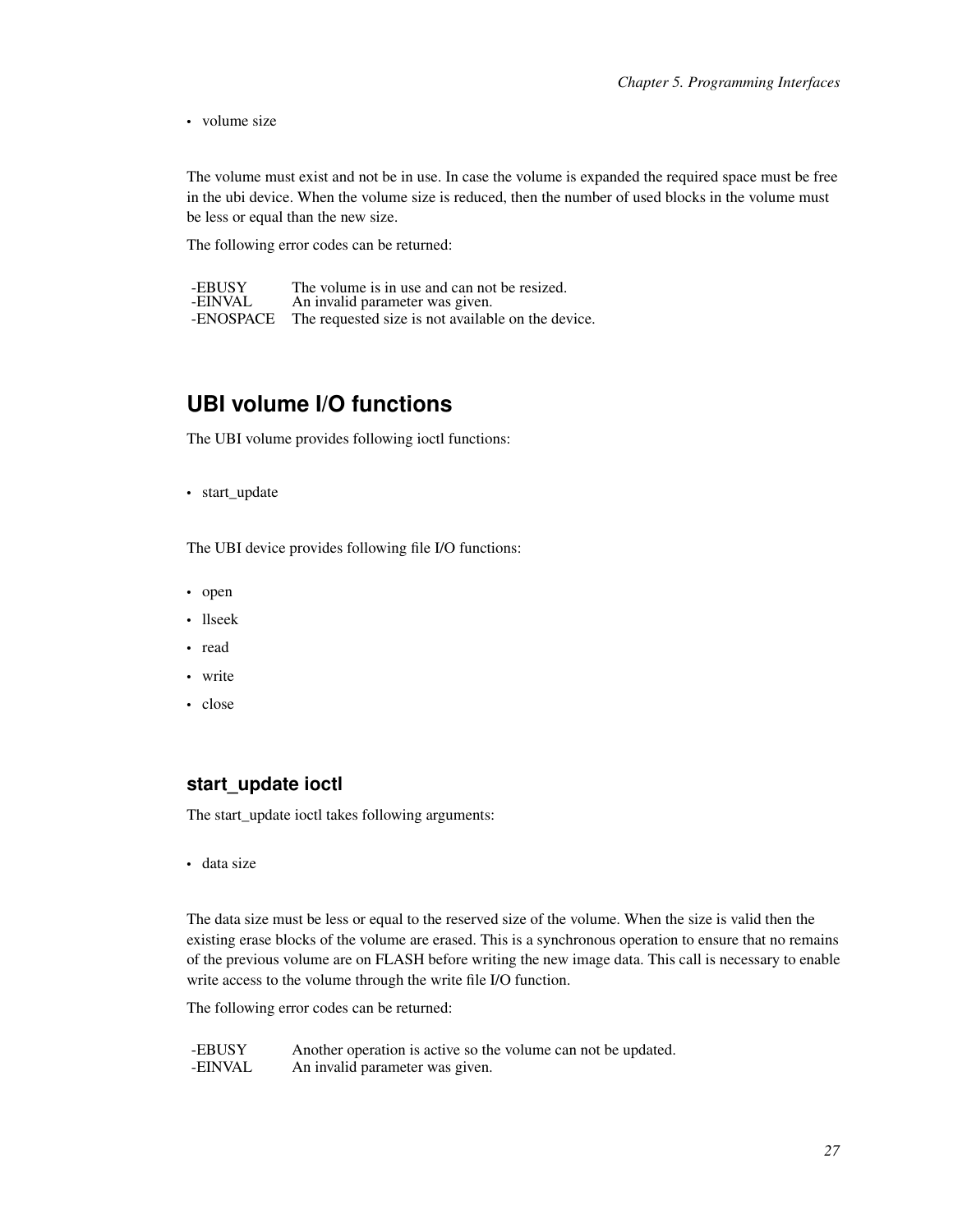<span id="page-33-0"></span>-ENOSPACE The requested size is not available on the device.

#### **open**

The open interface is the standard open system call. A file descriptor is returned on success.

The following error codes can be returned:

-EBUSY The volume is in use and can not be opened. -ENODEV The volume is not available.

#### <span id="page-33-1"></span>**llseek**

The llseek interface is the standard lseek system call.

The following error codes can be returned:

-EINVAL An invalid parameter was given. -EUCLEAN The volume is corrupted.

#### <span id="page-33-2"></span>**read**

The read interface is the standard read system call. The volume data content is read in the order of logical erase blocks. The start offset can be set by the llseek function.

The following error codes can be returned:

-EINVAL An invalid parameter was given. -EUCLEAN The volume is corrupted.

#### <span id="page-33-3"></span>**write**

The write interface is the standard write system call. The volume data content is written in a consecutive binary stream. The write call which contains the last byte of the stream is a synchronous operation to ensure that the complete data is written to FLASH.

There are two write modes possible

- Volume update write mode
- Dynamic volume write mode

<span id="page-33-4"></span>Dynamic volume write mode is an enhancement. Volume update write mode is a basic requirement.

#### *Volume update write mode*

Volume update is available for static and dynamic volumes.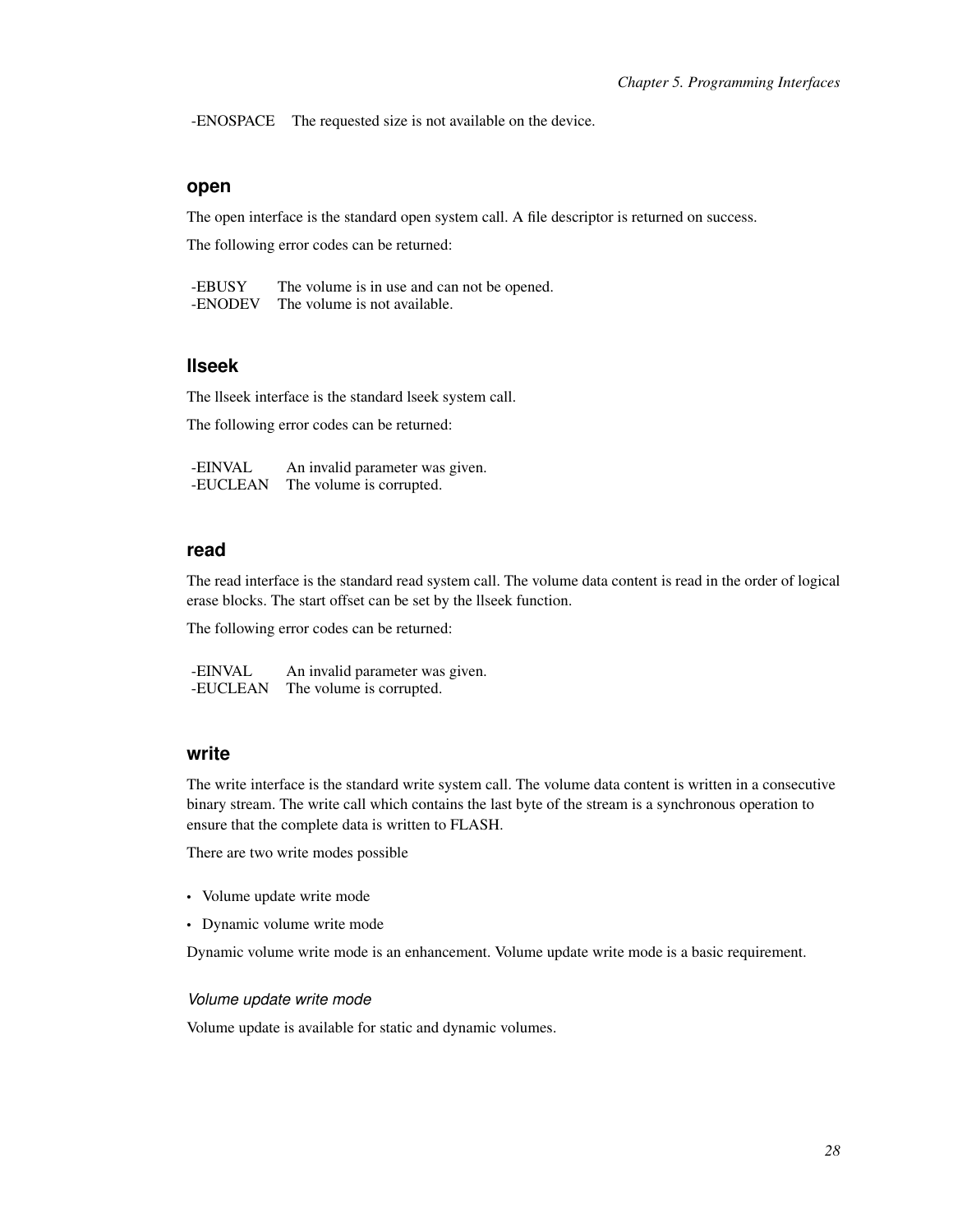The start\_update ioctl is called immidiately before the write. The complete volume data has to be written in consecutive order. The write is terminated when the size of data which was announced via the start\_update ioctl has been written.

The following error codes can be returned:

<span id="page-34-0"></span>-EINVAL An invalid parameter was given.

#### *Enhancement: Dynamic volume write mode*

This write mode is only available for dynamic volumes.

The application has to llseek to the offset which should be written to. The application has to be aware of basic FLASH handling restrictions. Writes to non empty locations are not allowed. Writes accross logical erase block boundaries are not allowed.

The following error codes can be returned:

-EINVAL An invalid parameter was given.<br>-EUCLEAN The volume is corrupted. -EUCLEAN The volume is corrupted.<br>-PERM Returned when a write on Returned when a write on a static volume without a previous update command was requested.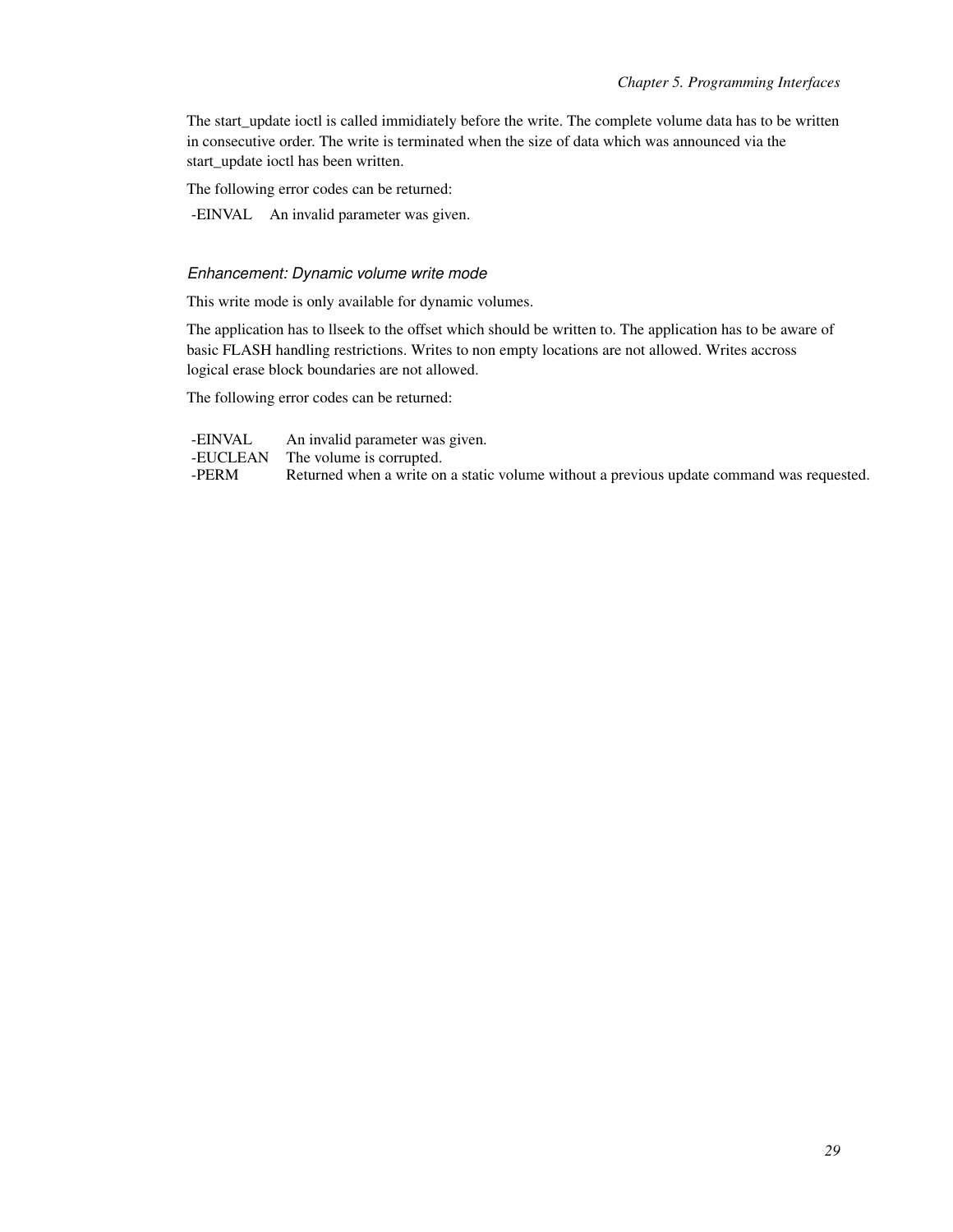# <span id="page-35-0"></span>**Chapter 6. MTD modifications**

The MTD code needs some small modifications to provide optimal UBI support.

# <span id="page-35-1"></span>**Maximum bad block parameter**

As mentionened above the mtd info structure has to be extended to provide a parameter which informs UBI about the maximum number of bad blocks which UBI has to handle. This reduces the usable FLASH space as UBI has to reserve backup blocks for those.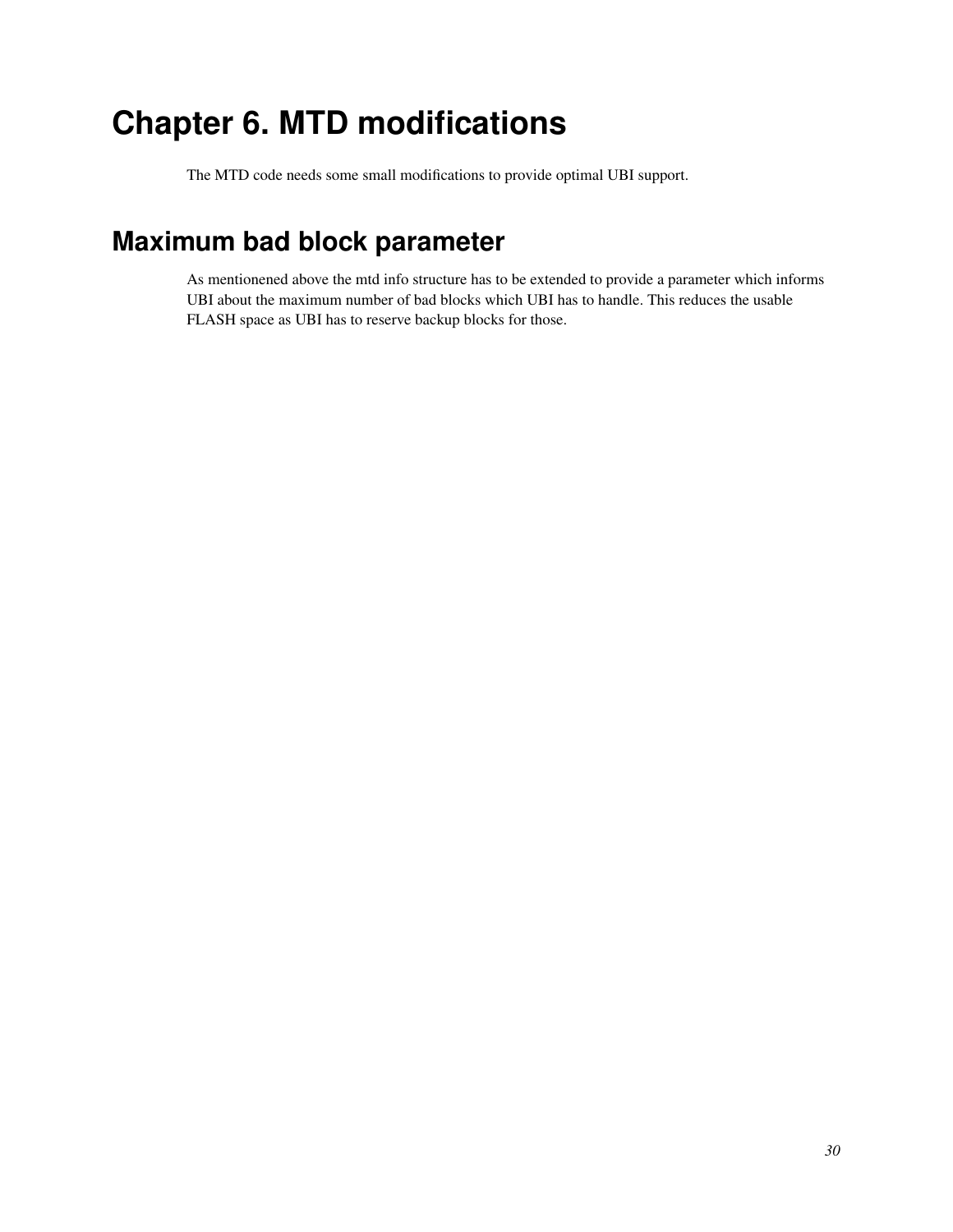# <span id="page-36-0"></span>**Chapter 7. UBI kernel clients**

# <span id="page-36-1"></span>**JFFS2**

JFFS2 needs some modifications to be used on top of UBI. The major changes are:

- interface wrapping
- block erasure
- bad block handling
- <span id="page-36-2"></span>• write failure handling

## **Interface wrapping**

Most of the JFFS2 MTD access functions are wrapped into macros anyway, so only the macros need to be replaced. The few remaining open coded mtd access function have to wrapped into the existing macros.

The interface wrapping substitutes the mtd structure by an UBI structure, so JFFS2 has to be configured for use on top of UBI at compile time. Runtime switching is not necessary and would be hard to implement.

### <span id="page-36-3"></span>**Block erasure**

JFFS2 on top of MTD handles erasure of blocks itself. The necessary changes are quite small. Instead of queueing a block to the erase(pending) list, JFFS2 calls the UBI erase function and schedules the block for erasure. The block is immidiately put back to the free block list. UBI guarantees that the logical block number can not be reused until the previous block has been erased. That means a write to a logical erase block scheduled for erasure is blocked until the erasure has taken place. To avoid that this happens when JFFS2 is not under space pressure it is required to enqueue the block at the end of the free block list and pull blocks for usage from the top.

# <span id="page-36-4"></span>**Bad block handling**

<span id="page-36-6"></span><span id="page-36-5"></span>JFFS2 does not need to keep track of bad blocks anymore. The bad block handling is done in UBI and the bad block related functions of JFFS2 can be deactivated when used on top of UBI.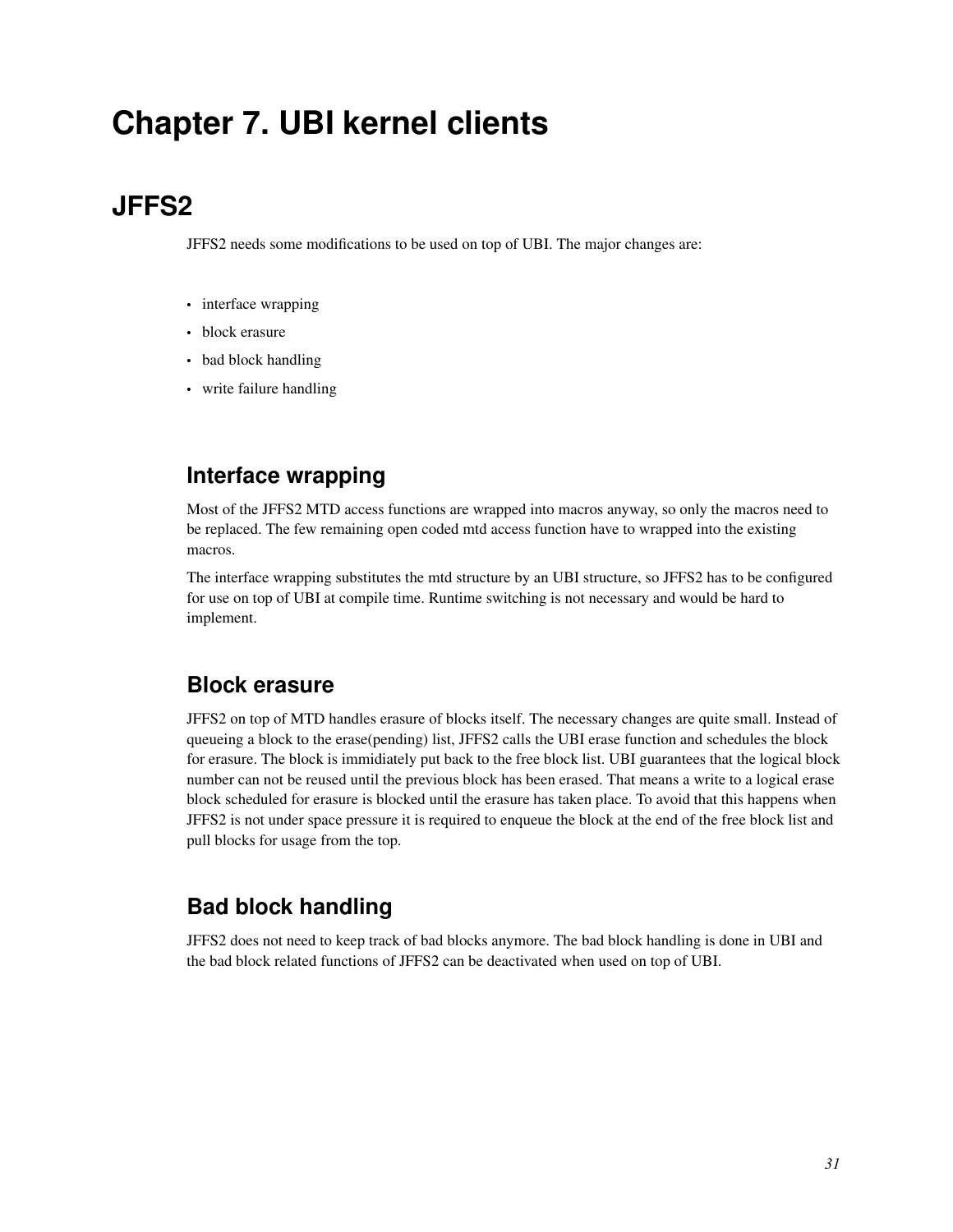### **Write failure handling**

The JFFS2 functions related to write failure handling can be kept in place for the time being, but those functions will not be invoked as UBI will handle the write failure recovery.

### **Enhancements**

Further enhancements to JFFS2 are possible. UBI knows due to late allocation which blocks are used by JFFS2 and which blocks are empty. This information is available to JFFS2 and can be used to build the free block list without scanning the blocks.

# <span id="page-37-1"></span><span id="page-37-0"></span>**Enhancement clients**

### **Block device emulation**

Block device emulation layers on top of UBI benefit from the generic UBI infrastructure:

- Bad block managment
- Wear levelling
- <span id="page-37-2"></span>• Erase block assignement infrastructure

#### **Static read only block device**

A read only block device emulation on top of a static UBI volume is rather simple to implement. The data contents are readable via the in kernel API and the block emulation has only to provide the basic functionality.

#### <span id="page-37-3"></span>**Read/write block device**

A read/write block device emulation on top of a dynamic UBI volume is easier to implement than a block device emulation on top of a raw FLASH device. UBI provides a lot of basic functionality to the client already.

Still there has to be the implementation of the cached write with respect to the necessary erase function, but UBI provides the functions for this already and the above discussed enhanced move\_modify kernel interface allows an implementation which does not lose a complete logical erase block on interruption.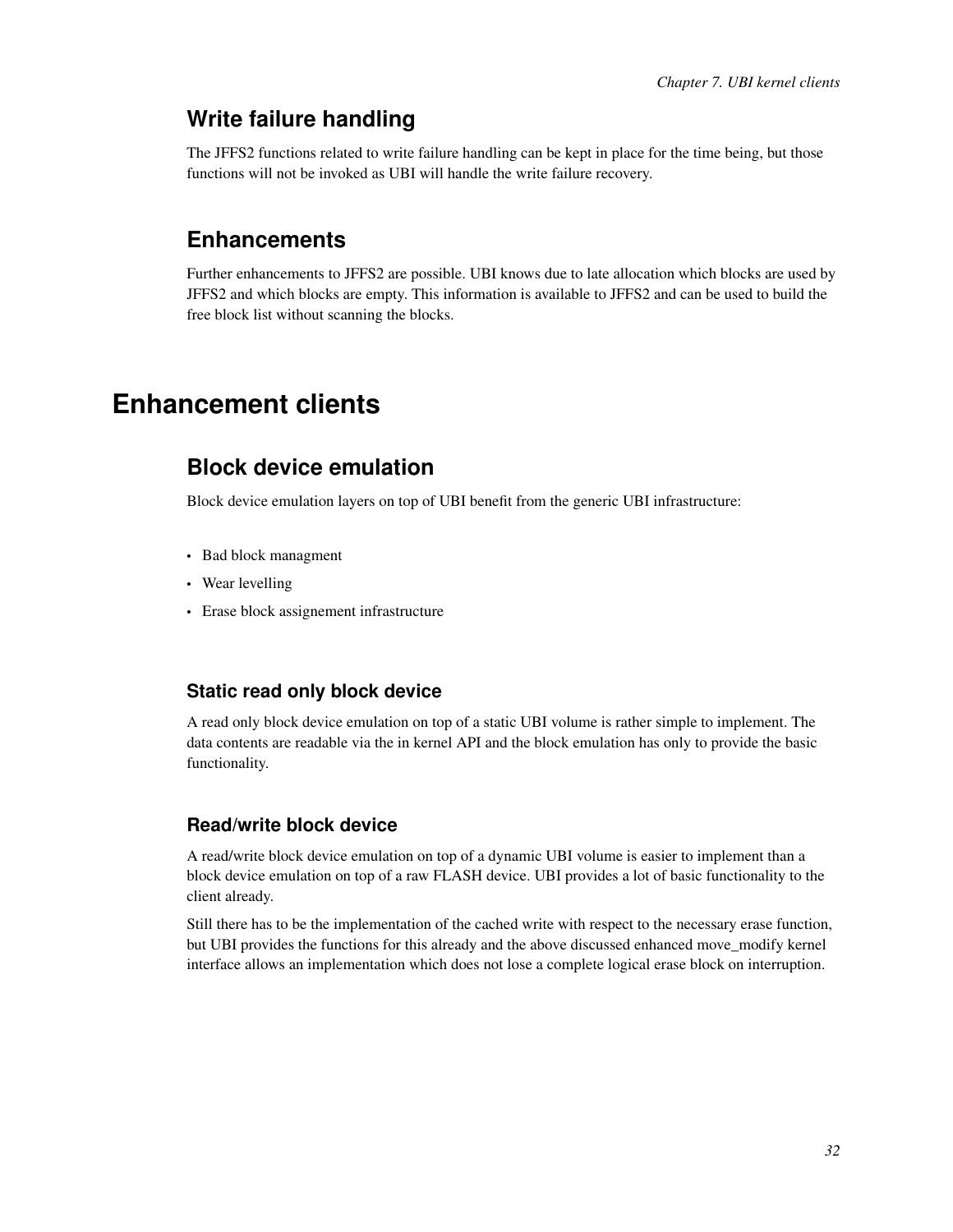# <span id="page-38-0"></span>**Chapter 8. Booting with UBI**

This chapter describes the the general considerations to be made when booting a UBI-aware system. In particular it describes the impacts of UBI on the boot loader design.

When processors are powered on, they need to be initialized and brought into a state where more complex software, like an operating system, can be executed. The environment used for boot-strapping is mostly very limited and its resources are at a location predetermined by the processor architecture.

In traditional embedded systems usually NOR FLASH was used to store the boot-strap code, which needs to be mapped to contiguous memory range. NAND FLASH does not provide automatically a contiguous memory range for the first couple of instructions needed for the boot-strap process. Instead a special hardware needs to be added as a macro on the chip itself, e.g. the NDFC used in the PowerPC 440EP, an external solution using an FPGA, or exploiting vendor specific solutions like Samsung OneNAND or M-System DiskOnChip.

Important is to note, that even in a UBI-aware system, the FLASH erase block containing this initial boot-strap code, must not be moved, like UBI does with any other flash erase blocks. Particular care needs to be taken when this memory is deleted, or updated, because when this is interrupted, the system might not be able to boot anymore. To overcome this limitation the hardware design must provide watchdog mechanisms used to switch to a different memory location if the predefined memory is accidently invalid.

# <span id="page-38-1"></span>**NOR FLASH system**

The erase-blocks containing the boot-strap code need to be fixed, by using a non-UBI partition. The system design can reserve here as many blocks as needed for boot-loaders like U-Boot, Redboot or similar. The FLASH update of those special areas is to be implemented differently than the update of a UBI based volume.

<span id="page-38-3"></span>

|  | Table 8-1. Partitioning for a NOR system |  |  |  |
|--|------------------------------------------|--|--|--|
|--|------------------------------------------|--|--|--|

| <b>Partition</b> | <b>Physical erase blocks</b> |
|------------------|------------------------------|
| Boot-strap code  | $0 - 4$                      |
| UBI              | 5 - max. blocks              |

The erase blocks excluded from UBI are not due to wear-leveling or scrubbing. If bit-errors occur or the blocks need to be updated, the system must not be turned off. If the system should be able to recover from power-loss or interruption, it must provide system specific hardware mechanisms with a watchdog and a method to use a redundant copy of the boot-code, stored at a different location.

To be able to load the operating system from a static UBI volume the code must contain a UBI scanning procedure as well as a UBI loader.

# <span id="page-38-2"></span>**NAND FLASH system**

The FLASH erase block used for storage of the boot-strap code is usually NAND erase block 0. This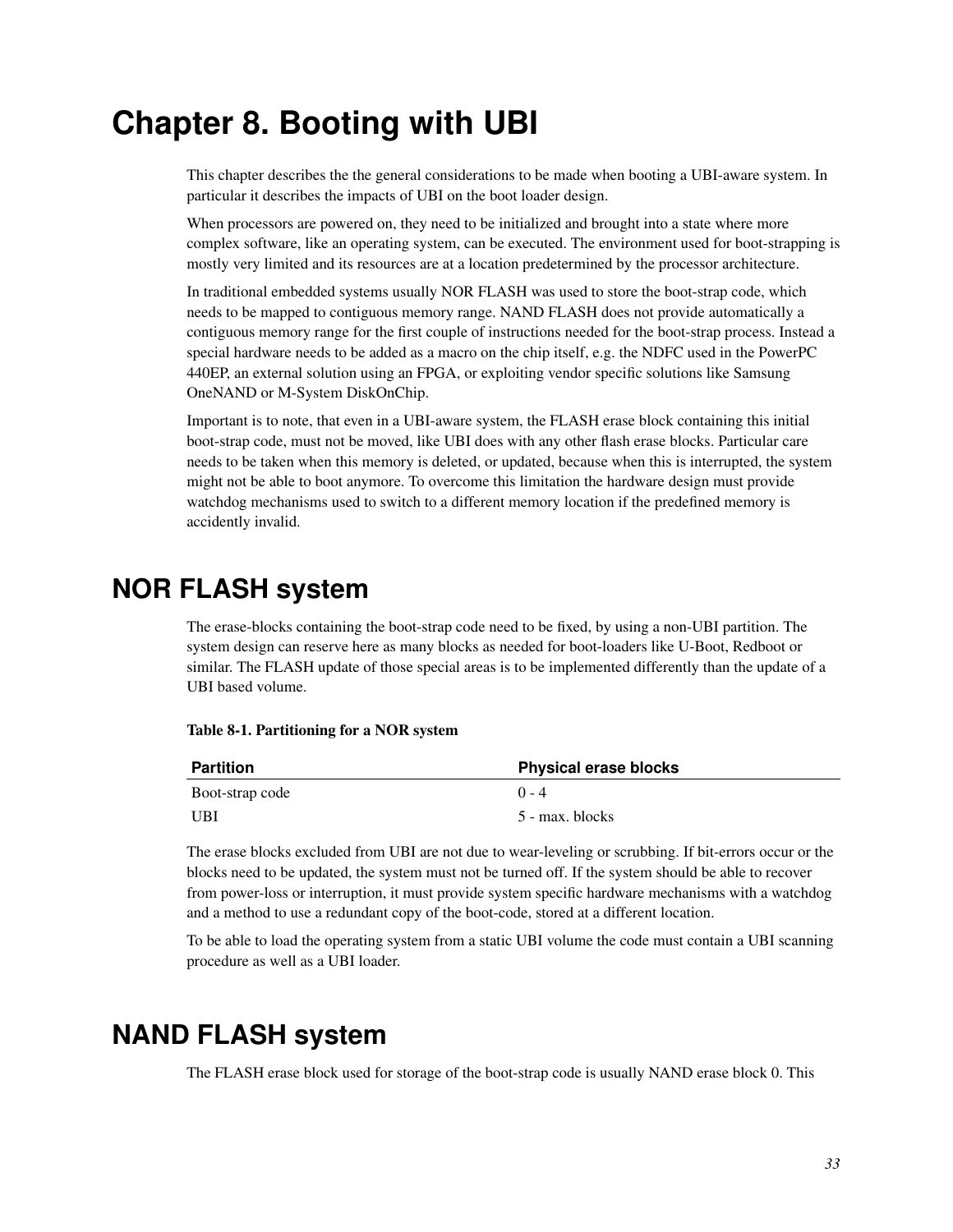block is guaranteed to be a good block by the NAND chip vendors.

A PowerPC 440EP with a build in NDFC provides 4 Kbyte contignous memory for boot-strapping. A device using a Samsung OneNAND chip offers 2 KByte memory and a M-Systems DiskOn Chip comes with 1 KByte. Some ARM chips have on-board flash usable for processor boot-strap. The sizes are varying from 16 to 32 Kbyte, depending on the processor.

Because in NAND based systems contignous memory for the initial code is limited, complex boot-code needs to be split into two parts. Those parts are referred to as IPL (initial program loader) and SPL (secondary program loader). It is beneficial to store the SPL in a static UBI-volume, which can even be redundant, allowing a safe update procedure and gaining the advantages of UBI. The user does not need to make us his mind about wear-leveling, bad block handling and scrubbing for this code.

It is possible to scan a NAND chip for UBI data and do error correction using ECC in about 2 to 3 KByte.

Instead of using an SPL, the system designer may consider using an operating system image directly, if he is able to do the necessary system initialization in the IPL.

<span id="page-39-2"></span>In this system NAND block 0 needs to be defined at a fixed location.

#### Table 8-2. Partitioning for a NAND system

| <b>Partition</b>       | <b>Physical erase blocks</b> |
|------------------------|------------------------------|
| Initial Program Loader |                              |
| UBI                    | 1 - max. blocks              |

# <span id="page-39-0"></span>**IPL and SPL**

We assume that most NAND implementations will use a split of IPL and SPL. Instead of using an SPL we think that some size restricted designs will choose to load the OS image directly. The following examples should illustrate how a systems with redundant SPL and OS images may be setup.

## <span id="page-39-1"></span>**Example volume layout**

The example layout shows the fixed erase block 0. Block 0 contains redundant versions of the IPL, selected by a watchdog mechanism. The UBI volume numbering starts here at 2 used for the first redundant copy of the SPL. The second copy of the SPL is stored in volume 3. Volume 4 and 5 are used for SPL configuration data like boot-parameter or platform description data (PDD). Volumes 6 and 7 are used for the operating system binary image. All of the listed UBI volumes are static. Subsequent volumes e.g. 8, 9 and 10 can be used for file systems. Those would be dynamic UBI volumes.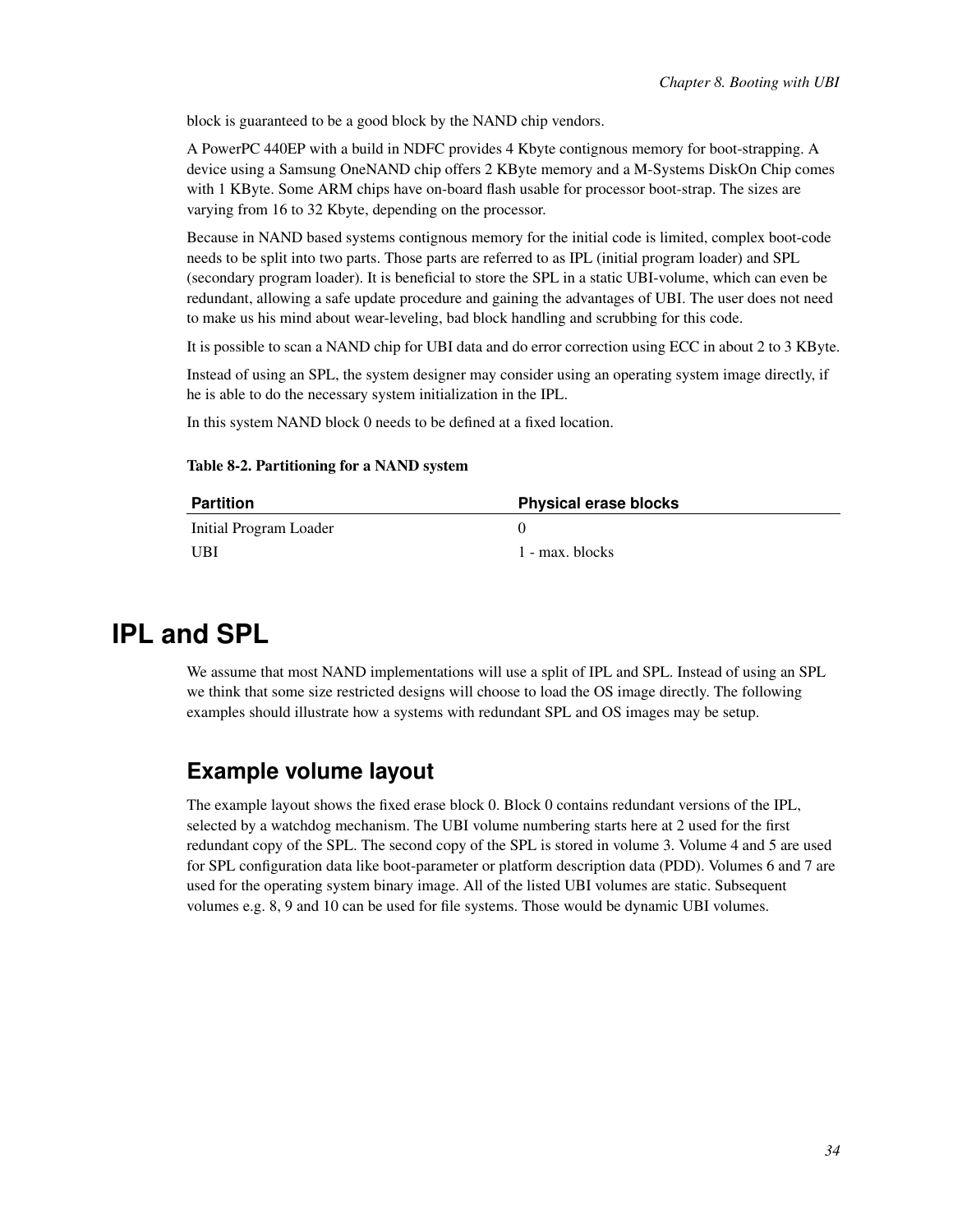

#### Figure 8-1. Example volume layout

# <span id="page-40-0"></span>**IPL operations - Example: PPC44x using NAND**

When using a PowerPC 440EP with an NDFC, the IPL size is restricted to 4 Kbyte. Initially the NDFC is operating in the so called AUTOREAD-mode presenting the 4 Kbyte IPL code at the memory range from 0xfffff000 to 0xffffffff. The IPL needs to boot-strap itself either into iCache or into DRAM because the AUTOREAD-mode needs to be disabled for the UBI-scan and when loading the SPL/OS-image.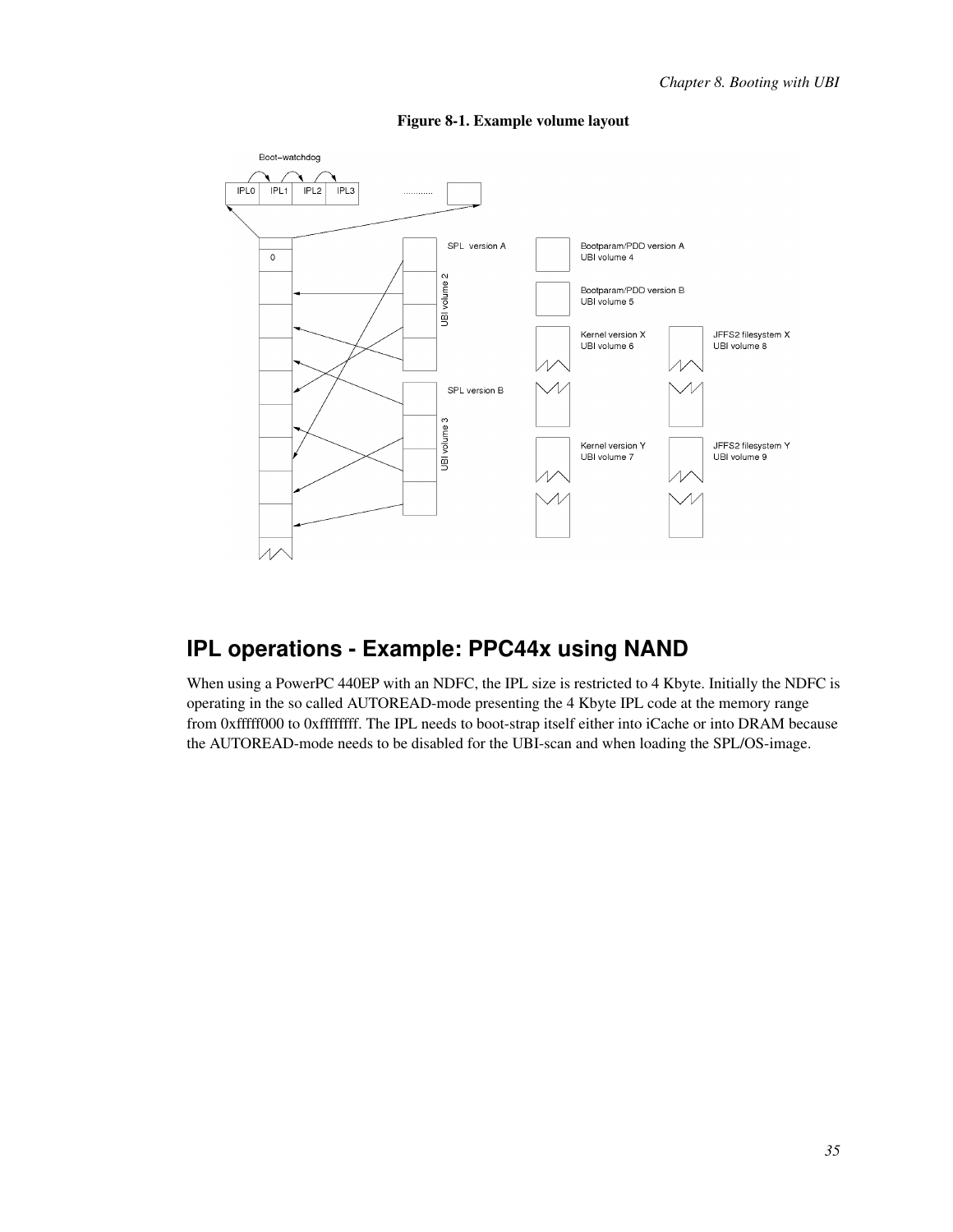

Figure 8-2. IPL operations

The first part of the IPL executed via AUTOREAD-mode using the NDFC needs to do the following tasks:

- Basic system initialization
- RAM initialization
- TLB setup
- Load the IPL from NAND into RAM

The second part of the IPL run form RAM. Because the AUTOREAD-mode must be disabled to load the SPL UBI volume, it is required to load the IPL code to a different location. This can be SRAM, DRAM or even the iCache is possible. The code running from RAM is responsible for the following tasks:

- CRC checking of the uploaded IPL. Because the ECC of the IPL is not checked automatically by the hardware, it is important to verify if the uploaded code is good. If this is not the case the system is in an unknown state.
- UBI volume header scanning, and building up the scan table required to find the operating system image.
- SPL selection. It is possible to use more than one copy of the SPL for reliability reasons. In most systems using just one should be fine too.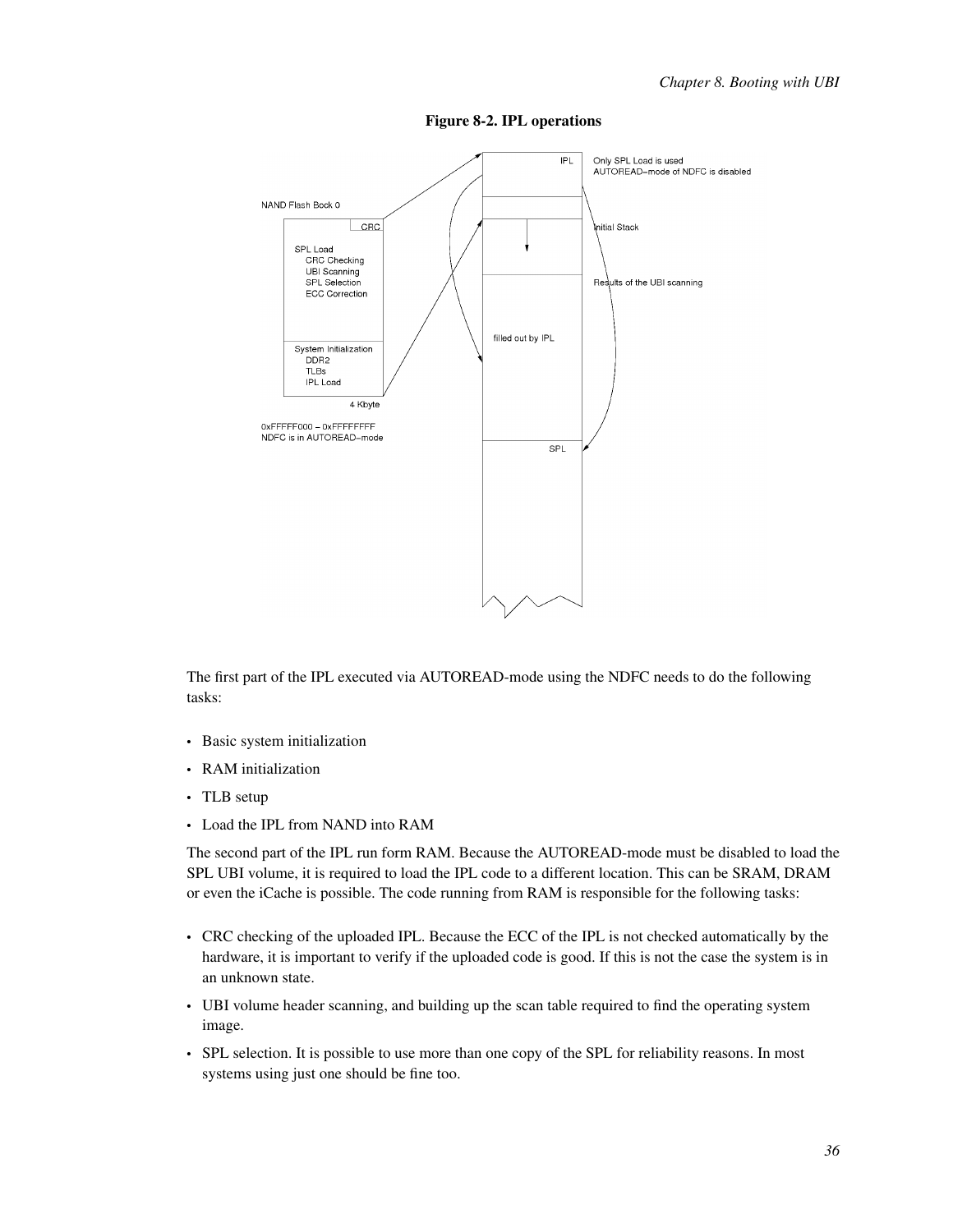• Loading SPL with ECC correction. If the ECC needs to be corrected, the UBI layer in the OS must take care that this erase block is copied to a new block and the ECC failure is corrected. Most hardware, like the 440EP implementation can correct one bit failures and detect two bit failures. The system design must ensure that bit flips are corrected as soon as possible to prevent a situation where the code required for booting becomes invalid.

Since the IPL has to scan the flash to find the UBI blocks of the SPL it makes sense to pass the scanning information to the SPL to save some boot-time.

# <span id="page-42-0"></span>**UBI support in boot-loader**

The boot-loader must be extended to handle UBI managed FLASH devices. The implementation might not provide full fledged UBI support, but basic functionalities have to be implemented.

- Device scan
- Read volume contents
- <span id="page-42-1"></span>• Update volume contents (optional)

### **Device scan**

The scan of an UBI device is necessary in the initial boot loader to be able to load the next step boot-code or operating system using an UBI volume. The result of the initial scan result is recommended to be passed to the SPL to speed up the boot-process.

The scan of an UBI device is either performed by a full FLASH scan or when available by analyzing a FLASH based erase block translation table. Since the FLASH based erase block table does not need to exist or be valid, a full scan is always be possible. This was one of the UBI design requirements.

A full scan reads the headers of all FLASH erase blocks and creates a list of the available UBI volumes. The scan can be performed in 3 steps. First each header is read into an RAM array and checked for the availability of the UBI magic number and consistency of the header CRC. The number of erase blocks per volume is accounted. This information is used to create a table which contains the volume offsets in the final load order table. This table is created in the last step of the scan. For each found volume the erase block numbers of the image parts is stored in load order.

To optimize the scanning time reading out the OOB area, for a system using NAND, can be omitted. The information if the data is valid is concluded from the correctness of the data CRC.

Handling of FLASH based erase block translation tables is not described yet as the design of this mechanism in UBI is not done at the moment.

<span id="page-42-2"></span>The result of the scan in the SPL or Initial boot loader can be stored in a RAM based structure which lists all found volumes, the number of used blocks per volume and the references to the logical blocks of each volume in load order.